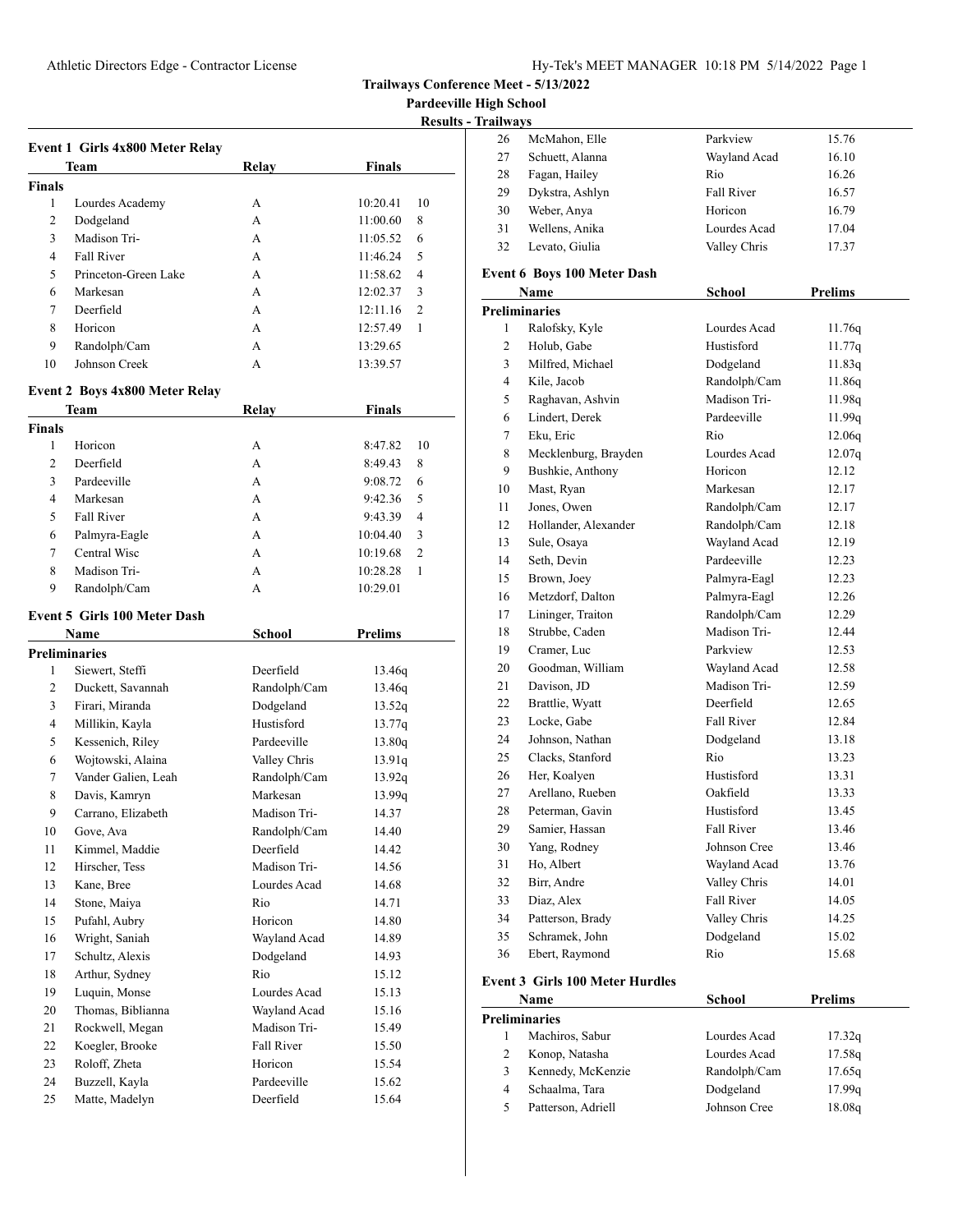**Trailways Conference Meet - 5/13/2022**

**Pardeeville High School**

| <b>Results - Trailways</b> |
|----------------------------|
|                            |

| Preliminaries  (Event 3 Girls 100 Meter Hurdles) |                   |              |                |  |
|--------------------------------------------------|-------------------|--------------|----------------|--|
|                                                  | <b>Name</b>       | School       | <b>Prelims</b> |  |
| 6                                                | Huber, Melissa    | Dodgeland    | 18.51q         |  |
| 7                                                | Manthey, Savannah | Pardeeville  | 18.90q         |  |
| 8                                                | Ament, Brianna    | Deerfield    | 18.97q         |  |
| 9                                                | Braaksma, Emma    | Randolph/Cam | 19.30          |  |
| 10                                               | Kennedy, Riley    | Randolph/Cam | 19.45          |  |
| 11                                               | Ewert, Kelsey     | Hustisford   | 19.50          |  |
| 12                                               | Crecelius, Willow | Parkview     | 19.54          |  |
| 13                                               | Loging, Emily     | Rio          | 19.56          |  |
| 14                                               | Grosvold, Abby    | Deerfield    | 19.59          |  |
| 15                                               | Staveness, Kayla  | Rio          | 21.00          |  |
| 16                                               | Rose, Abby        | Madison Tri- | 21.03          |  |
| 17                                               | Vrechek, Ava      | Princeton-Gr | 21.50          |  |
| 18                                               | Johnson, Maeci    | Deerfield    | 24.54          |  |
| 19                                               | Woessner, Haley   | Palmyra-Eagl | 25.45          |  |

## **Event 4 Boys 110 Meter Hurdles**

| Name           |                               | <b>School</b> | <b>Prelims</b> |
|----------------|-------------------------------|---------------|----------------|
|                | <b>Preliminaries</b>          |               |                |
| 1              | Lasack, Dayton                | Deerfield     | 15.47q         |
| $\overline{c}$ | Sell, Bret                    | Princeton-Gr  | 16.48q         |
| 3              | Hanneman, Luke                | Markesan      | 16.68q         |
| 4              | Doumbya, Bassirou             | Madison Tri-  | 18.31q         |
| 5              | Brahm, Noah                   | Palmyra-Eagl  | 19.69q         |
| 6              | Beavers, Joe                  | Hustisford    | 19.86q         |
| 7              | Arndt, Nathan                 | Valley Chris  | 19.89q         |
| 8              | Johnson, Nathan               | Dodgeland     | 20.18q         |
| 9              | Dykstra, Graham               | Horicon       | 20.33          |
| 10             | Barzano, Rocco                | Horicon       | 20.50          |
| 11             | Yaggie, Wesley                | Lourdes Acad  | 21.00          |
| 12             | Moledo, Thomas                | Madison Tri-  | 21.25          |
| 13             | LaBlanc, Wade                 | Horicon       | 22.76          |
| ---            | Curtis, Joshua                | Valley Chris  | <b>DNF</b>     |
|                | Event 19 Girls 200 Meter Dash |               |                |
|                | Name                          | <b>School</b> | <b>Prelims</b> |
|                | <b>Preliminaries</b>          |               |                |
| 1              | Duckett, Savannah             | Randolph/Cam  | 27.47q         |
| $\overline{c}$ | Siewert, Steffi               | Deerfield     | 27.74q         |
| 3              | Wojtowski, Alaina             | Valley Chris  | 28.13q         |
| 4              | Hafenstein, Avery             | Dodgeland     | 28.49q         |
| 5              | Rue, Brittany                 | Johnson Cree  | 28.63q         |
| 6              | Albert, Isabella              | Dodgeland     | 28.82q         |
| 7              | Vander Galien, Leah           | Randolph/Cam  | 28.86q         |
| 8              | Dinkelman, Ellie              | Valley Chris  | 29.13q         |
| 9              | Carrano, Elizabeth            | Madison Tri-  | 29.23          |
| 10             | Davis, Kamryn                 | Markesan      | 29.36          |
| 11             | Millikin, Kayla               | Hustisford    | 29.48          |
| 12             | Speece, Cecilia               | Madison Tri-  | 29.91          |
| 13             | Hirscher, Tess                | Madison Tri-  | 29.97          |
| 14             | Stibb, Shawna                 | Princeton-Gr  | 30.26          |
| 15             | Meyer-Johnson, Elise          | Rio           | 30.40          |
| 16             | Luquin, Monse                 | Lourdes Acad  | 30.82          |
| 17             | Thomas, Biblianna             | Wayland Acad  | 30.98          |
| 18             | Pufahl, Aubry                 | Horicon       | 31.13          |

| 19                                     | Edwards, Natalie                    | Lourdes Acad            | 31.35              |  |  |
|----------------------------------------|-------------------------------------|-------------------------|--------------------|--|--|
| 20                                     | Wright, Saniah                      | Wayland Acad            | 31.96              |  |  |
| 21                                     | Soblewski, Hannah                   | Horicon                 | 32.37              |  |  |
| 22                                     | Schultz, Lilly                      | Deerfield               | 32.56              |  |  |
| 23                                     | Tushar, Melanie                     | Lourdes Acad            | 32.89              |  |  |
| 24                                     | Vrechek, Ava                        | Princeton-Gr            | 33.00              |  |  |
| 25                                     | Wise, Lily                          | Valley Chris            | 33.64              |  |  |
| 26                                     | Weisensel, Lauryn                   | Deerfield               | 33.80              |  |  |
| 27                                     | Reuter, Lilly                       | Oakfield                | 35.26              |  |  |
| 28                                     | Dykstra, Ashlyn                     | <b>Fall River</b>       | 35.79              |  |  |
| 29                                     | Edge, Aubrey                        | <b>Fall River</b>       | 36.30              |  |  |
| 30                                     | Gomez Perez, Sherlyn                | Randolph/Cam            | 36.81              |  |  |
| 31                                     | Gudex, Chloe                        | Oakfield                | 37.39              |  |  |
|                                        |                                     |                         |                    |  |  |
|                                        | <b>Event 20 Boys 200 Meter Dash</b> |                         |                    |  |  |
|                                        | Name                                | <b>School</b>           | <b>Prelims</b>     |  |  |
|                                        | Preliminaries                       |                         |                    |  |  |
| 1                                      | Kile, Jacob                         | Randolph/Cam<br>Horicon | 23.92q             |  |  |
| 2                                      | Fraze, Ethan                        |                         | 24.05q             |  |  |
| 3                                      | Raghavan, Ashvin                    | Madison Tri-            | 24.07 <sub>q</sub> |  |  |
| 4                                      | Lopfe, Sebastian                    | Markesan                | 24.08q             |  |  |
| 5                                      | Metzdorf, Dalton                    | Palmyra-Eagl            | 24.09q             |  |  |
| 6                                      | Holub, Gabe                         | Hustisford              | 24.19q             |  |  |
| 7                                      | Jones, Willson                      | Palmyra-Eagl            | 24.23q             |  |  |
| 8                                      | Jones, Owen                         | Randolph/Cam            | 24.29q             |  |  |
| 9                                      | Katsma, Nicholas                    | Randolph/Cam            | 24.32              |  |  |
| 10                                     | Ralofsky, Kyle                      | Lourdes Acad            | 24.44              |  |  |
| 11                                     | Kehoe, William                      | Valley Chris            | 24.45              |  |  |
| 12                                     | Eku, Eric                           | Rio                     | 24.55              |  |  |
| 13                                     | Mecklenburg, Brayden                | Lourdes Acad            | 24.68              |  |  |
| 14                                     | Sule, Osaya                         | Wayland Acad            | 24.71              |  |  |
| 15                                     | Milfred, Michael                    | Dodgeland               | 24.89              |  |  |
| 16                                     | Lees, Tommy                         | Deerfield               | 25.02              |  |  |
| 17                                     | Strubbe, Caden                      | Madison Tri-            | 25.24              |  |  |
| 18                                     | Smith, Camren                       | Johnson Cree            | 25.43              |  |  |
| 19                                     | Lindemann, Asher                    | Valley Chris            | 25.63              |  |  |
| 20                                     | Treinen, Anthony                    | Rio                     | 25.78              |  |  |
| 21                                     | Mast, Ryan                          | Markesan                | 26.06              |  |  |
| 22                                     | Koon, Jonah                         | Madison Tri-            | 26.19              |  |  |
| 23                                     | Hirwa, Javan                        | Wayland Acad            | 26.50              |  |  |
| 24                                     | Hoekstra, Brock                     | Central Wisc            | 26.69              |  |  |
| 25                                     | Yanez, Eric                         | Markesan                | 26.73              |  |  |
| 26                                     | Key, Eli                            | Deerfield               | 26.81              |  |  |
| 27                                     | Kocer, Emre                         | Wayland Acad            | 27.18              |  |  |
| 28                                     | Her, Koalyen                        | Hustisford              | 27.35              |  |  |
| 29                                     | Peterman, Gavin                     | Hustisford              | 27.75              |  |  |
| 30                                     | Samier, Hassan                      | Fall River              | 27.93              |  |  |
| 31                                     | Clacks, Stanford                    | Rio                     | 28.02              |  |  |
| 32                                     | Hassaen, Omar                       | Fall River              | 28.29              |  |  |
| 33                                     | Patterson, Brady                    | Valley Chris            | 29.21              |  |  |
| 34                                     | Verdon, Zack                        | Fall River              | 29.41              |  |  |
| <b>Event 3 Girls 100 Meter Hurdles</b> |                                     |                         |                    |  |  |
|                                        | Name                                | <b>School</b>           | <b>Finals</b>      |  |  |
| Finals                                 |                                     |                         |                    |  |  |

| . |                 |              |       |  |
|---|-----------------|--------------|-------|--|
|   | Machiros, Sabur | Lourdes Acad | 16.81 |  |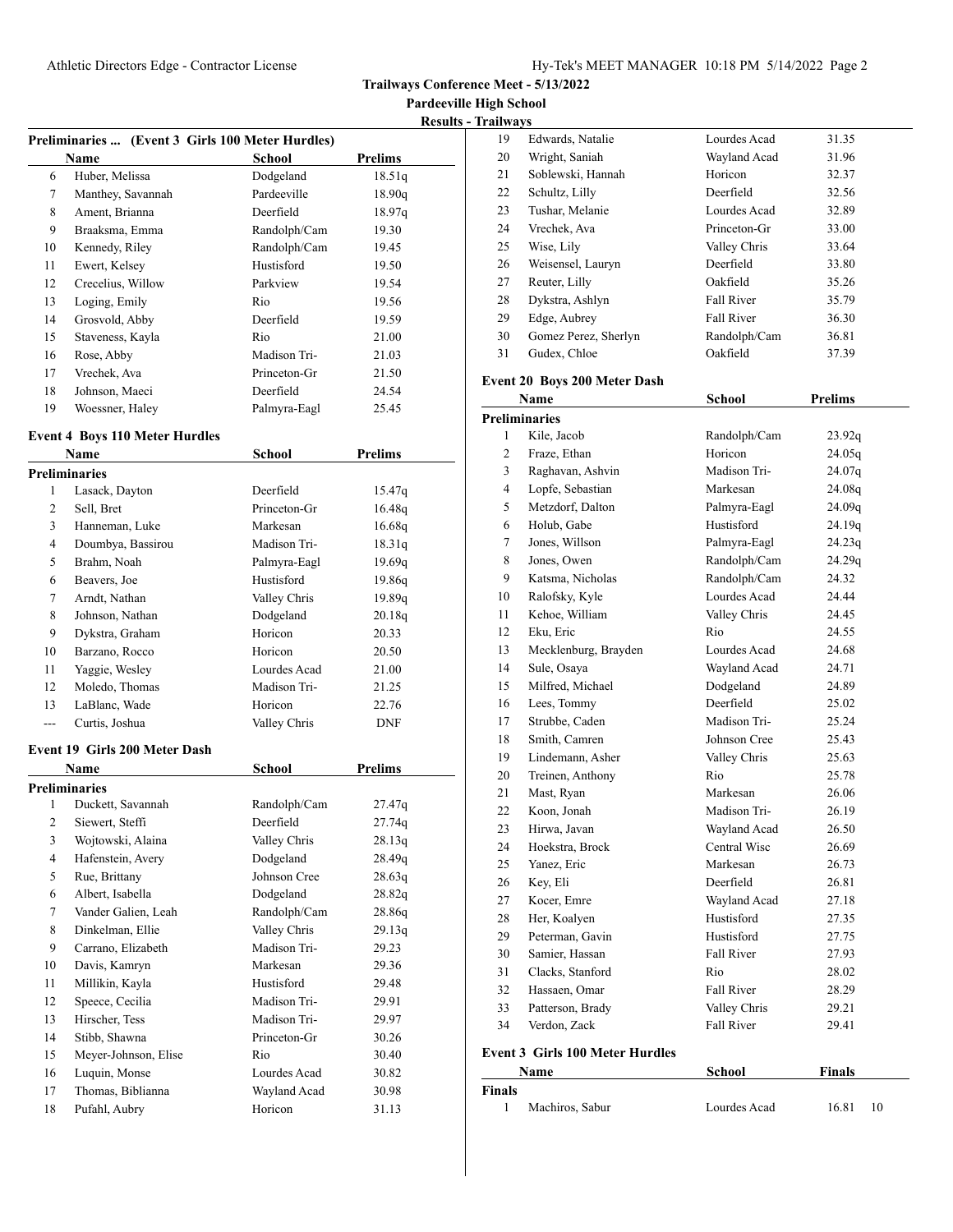**Trailways Conference Meet - 5/13/2022**

**Pardeeville High School**

**Results - Trailways**

|                | Name                                          | School        | <b>Finals</b> |    |
|----------------|-----------------------------------------------|---------------|---------------|----|
| 2              | Konop, Natasha                                | Lourdes Acad  | 17.33         | 8  |
| 3              | Kennedy, McKenzie                             | Randolph/Cam  | 17.57         | 6  |
| 4              | Patterson, Adriell                            | Johnson Cree  | 17.65         | 5  |
| 5              | Schaalma, Tara                                | Dodgeland     | 18.06         | 4  |
| 6              | Ament, Brianna                                | Deerfield     | 18.15         | 3  |
| 7              | Manthey, Savannah                             | Pardeeville   | 18.36         | 2  |
| 8              | Huber, Melissa                                | Dodgeland     | 18.59         | 1  |
|                |                                               |               |               |    |
|                | <b>Event 4 Boys 110 Meter Hurdles</b><br>Name | School        | <b>Finals</b> |    |
| <b>Finals</b>  |                                               |               |               |    |
| 1              | Lasack, Dayton                                | Deerfield     | 15.22         | 10 |
| $\overline{2}$ | Sell, Bret                                    | Princeton-Gr  | 15.83         | 8  |
| 3              | Hanneman, Luke                                | Markesan      | 16.32         | 6  |
| 4              | Doumbya, Bassirou                             | Madison Tri-  | 17.49         | 5  |
| 5              | Brahm, Noah                                   | Palmyra-Eagl  | 19.34         | 4  |
| 6              | Arndt, Nathan                                 | Valley Chris  | 19.56         | 3  |
| 7              | Johnson, Nathan                               | Dodgeland     | 19.59         | 2  |
| 8              | Beavers, Joe                                  | Hustisford    | 20.00         | 1  |
|                |                                               |               |               |    |
|                | Event 37 Girls 100 Meter Dash Wheelchair      |               |               |    |
|                | Name                                          | School        | <b>Finals</b> |    |
| <b>Finals</b>  |                                               |               |               |    |
| 1              | Finger, Ava                                   | Dodgeland     | 30.09         |    |
|                | <b>Event 5 Girls 100 Meter Dash</b>           |               |               |    |
|                | Name                                          | School        | Finals        |    |
| <b>Finals</b>  |                                               |               |               |    |
| 1              | Firari, Miranda                               | Dodgeland     | 12.74         | 10 |
| 2              | Duckett, Savannah                             | Randolph/Cam  | 12.94         | 8  |
| 3              | Siewert, Steffi                               | Deerfield     | 13.02         | 6  |
| 4              | Vander Galien, Leah                           | Randolph/Cam  | 13.51         | 5  |
| 5              | Wojtowski, Alaina                             | Valley Chris  | 13.81         | 4  |
| 6              | Kessenich, Riley                              | Pardeeville   | 13.81         | 3  |
| 7              | Davis, Kamryn                                 | Markesan      | 13.82         | 2  |
| 8              | Millikin, Kayla                               | Hustisford    | 14.03         | 1  |
|                |                                               |               |               |    |
|                | <b>Event 6 Boys 100 Meter Dash</b>            |               |               |    |
|                | <b>Name</b>                                   | School        | <b>Finals</b> |    |
| <b>Finals</b>  |                                               |               |               |    |
| 1              | Holub, Gabe                                   | Hustisford    | 11.40         | 10 |
| $\overline{2}$ | Ralofsky, Kyle                                | Lourdes Acad  | 11.51         | 8  |
| 3              | Milfred, Michael                              | Dodgeland     | 11.67         | 6  |
| 4              | Kile, Jacob                                   | Randolph/Cam  | 11.69         | 5  |
| 5              | Raghavan, Ashvin                              | Madison Tri-  | 11.72         | 4  |
| 6              | Eku, Eric                                     | Rio           | 11.86         | 3  |
| 7              | Lindert, Derek                                | Pardeeville   | 11.91         | 2  |
| 8              | Mecklenburg, Brayden                          | Lourdes Acad  | 12.30         | 1  |
|                | Event 7 Girls 1600 Meter Run                  |               |               |    |
|                | Name                                          | <b>School</b> | Finals        |    |
| <b>Finals</b>  |                                               |               |               |    |
| $\mathbf{1}$   | Hallick, Hannah                               | Madison Tri-  | 5:18.54       | 10 |
| $\overline{2}$ | Moore, Erin                                   | Lourdes Acad  | 5:20.36       | 8  |
| 3              | Raasch, Ava                                   | Dodgeland     | 5:22.71       | 6  |
|                |                                               |               |               |    |

| Finale                                 | <b>Team</b>                 | <b>Relay</b>  | <b>Finals</b> |    |
|----------------------------------------|-----------------------------|---------------|---------------|----|
| <b>Event 9 Girls 4x200 Meter Relay</b> |                             |               |               |    |
|                                        |                             |               |               |    |
| 28                                     | Sandberg, Ian               | Princeton-Gr  | 6:07.43       |    |
| 27                                     | Mildebrandt, Brady          | Markesan      | 6:06.63       |    |
| 26                                     | Schraufnagel, Kaden         | Rio           | 6:03.00       |    |
| 25                                     | Schertz, Layne              | Markesan      | 5:58.71       |    |
| 24                                     | Trudell, Ben                | Johnson Cree  | 5:57.12       |    |
| 23                                     | Phan, Thanh                 | Wayland Acad  | 5:56.59       |    |
| 22                                     | Bender, Brett               | Rio           | 5:53.08       |    |
| 21                                     | Pigeon, Owen                | Randolph/Cam  | 5:50.40       |    |
| 20                                     | Twardokus, Bryce            | Horicon       | 5:44.12       |    |
| 19                                     | Diaz, Alan                  | Parkview      | 5:41.31       |    |
| 18                                     | Carpenter, Mason            | Lourdes Acad  | 5:39.27       |    |
| 17                                     | Martinez, Edin              | Johnson Cree  | 5:37.95       |    |
| 16                                     | Roetter Gresback, Jasper    | Wayland Acad  | 5:34.40       |    |
| 15                                     | Skogman, Tyler              | Johnson Cree  | 5:33.57       |    |
| 14                                     | Browning, James             | Dodgeland     | 5:26.79       |    |
| 13                                     | Agen, Dylan                 | Palmyra-Eagl  | 5:25.67       |    |
| 12                                     | Daugherty-Leiter, Griffin   | Madison Tri-  | 5:22.23       |    |
| 11                                     | Kimmel, Kalob               | Deerfield     | 5:21.83       |    |
| 10                                     | Pickart, Colton             | Dodgeland     | 5:17.73       |    |
| 9                                      | Slings, Carter              | Central Wisc  | 5:08.78       |    |
| 8                                      | Hilke, Colton               | Princeton-Gr  | 5:04.21       | 1  |
| 7                                      | Volbright, Cole             | Oakfield      | 5:02.32       | 2  |
| 6                                      | Walters, Mason              | Pardeeville   | 4:59.44       | 3  |
| 5                                      | Dietzenbach, Josh           | Fall River    | 4:56.99       | 4  |
| 4                                      | Benson, Drew                | Wayland Acad  | 4:48.98       | 5  |
| 3                                      | Pickart, Logan              | Dodgeland     | 4:43.92       | 6  |
| 2                                      | Kimmel, Martin              | Deerfield     | 4:41.30       | 8  |
| 1                                      | Zamorano, Austin            | Horicon       | 4:39.75       | 10 |
| <b>Finals</b>                          |                             |               |               |    |
|                                        | Name                        | <b>School</b> | <b>Finals</b> |    |
|                                        | Event 8 Boys 1600 Meter Run |               |               |    |
|                                        |                             |               |               |    |
| 22                                     | Burk, Jozelyn               | Markesan      | 8:29.66       |    |
| 21                                     | DeVries, Maddie             | Randolph/Cam  | 7:59.03       |    |
| 20                                     | Nelson, Ariel               | Hustisford    | 7:50.27       |    |
| 19                                     | De Vries, Alyssa            | Randolph/Cam  | 7:43.37       |    |
| 18                                     | Roades, Kyla                | Madison Tri-  | 7:07.30       |    |
| 17                                     | O'Brien, Norah              | Valley Chris  | 7:04.01       |    |
| 16                                     | Brandt, Ruby                | Horicon       | 7:03.96       |    |
| 15                                     | Burke, Margaret             | Johnson Cree  | 6:55.10       |    |
| 14                                     | Barzano, Annette            | Horicon       | 6:51.76       |    |
| 13                                     | Hernandez, Mariana          | Markesan      | 6:41.87       |    |
| 12                                     | Maass, Aubrey               | Pardeeville   | 6:41.30       |    |
| 11                                     | Thomas, Torie               | Markesan      | 6:15.45       |    |
| 10                                     | Hildebrandt, Tia            | Hustisford    | 6:14.58       |    |
| 9                                      | Moore, Emma                 | Princeton-Gr  | 6:14.17       |    |
| 8                                      | Peissig, Natalie            | Pardeeville   | 6:03.74       | 1  |
| 7                                      | Husman, Mary                | Lourdes Acad  | 5:50.78       | 2  |
| 6                                      | Patterson, Leah             | Valley Chris  | 5:39.27       | 3  |
| 5                                      | Moore, Molly                | Lourdes Acad  | 5:39.25       | 4  |
| 4                                      | Whinney, Ella               | Madison Tri-  | 5:30.75       | 5  |
| <u>гганwауs</u>                        |                             |               |               |    |

| Team          |               | Relav | Finals        |
|---------------|---------------|-------|---------------|
| <b>Finals</b> |               |       |               |
|               | Johnson Creek |       | 1:50.65<br>10 |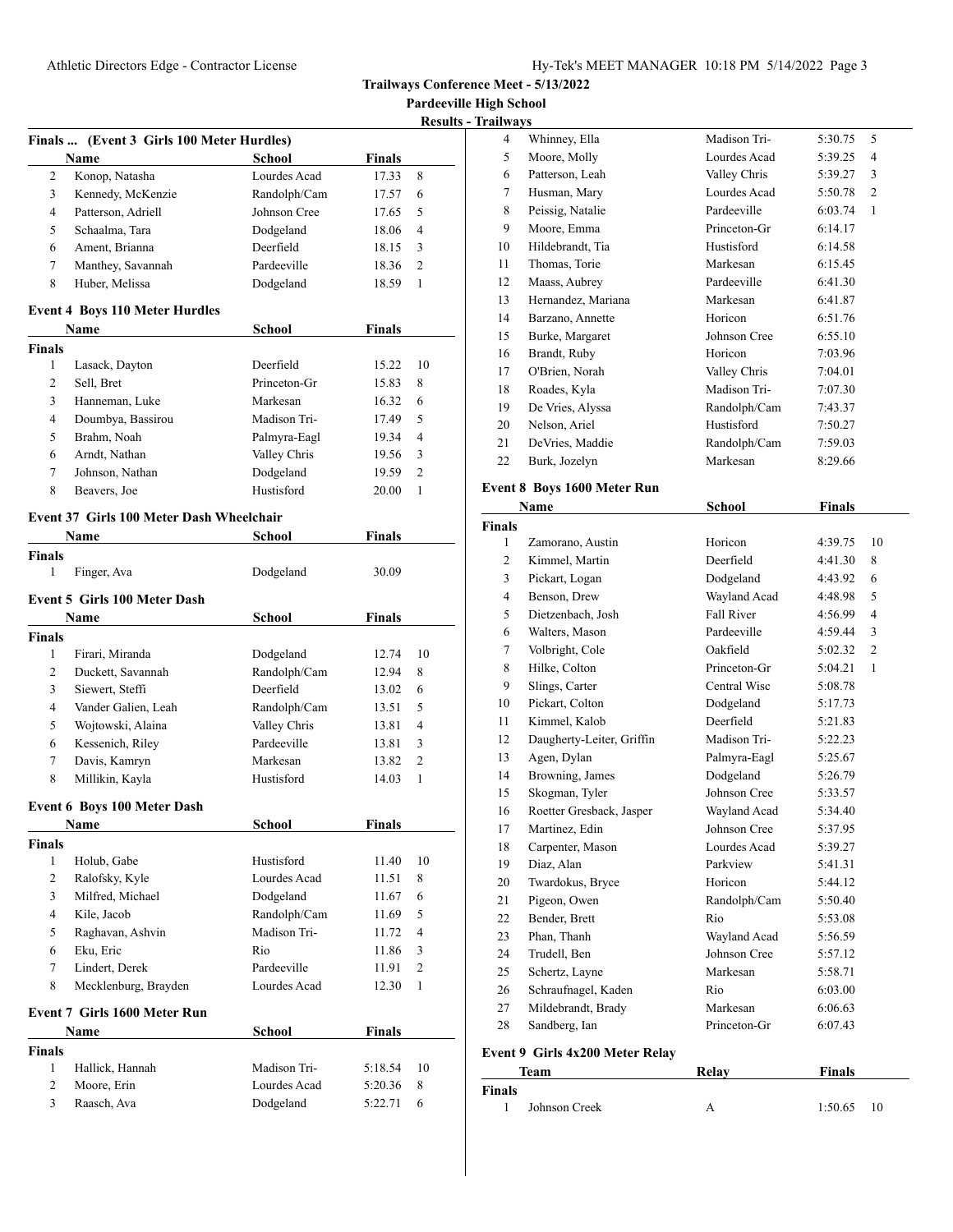**Pardeeville High School**

|    |                                           |       |               | <b>Results</b> |
|----|-------------------------------------------|-------|---------------|----------------|
|    | Finals  (Event 9 Girls 4x200 Meter Relay) |       |               |                |
|    | Team                                      | Relay | <b>Finals</b> |                |
| 2  | Lourdes Academy                           | A     | 1:51.22       | 8              |
| 3  | Palmyra-Eagle                             | A     | 1:53.79       | 6              |
| 4  | Central Wisc                              | A     | 1:55.14       | 5              |
| 5  | Madison Tri-                              | A     | 1:57.27       | 4              |
| 6  | Markesan                                  | A     | 1:58.03       | 3              |
| 7  | Randolph/Cam                              | A     | 1:58.23       | $\overline{2}$ |
| 8  | Parkview                                  | A     | 2:01.51       | 1              |
| 9  | Fall River                                | A     | 2:03.36       |                |
| 10 | Deerfield                                 | A     | 2:05.06       |                |
| 11 | Princeton-Green Lake                      | A     | 2:07.53       |                |
| 12 | Rio                                       | A     | 2:07.88       |                |
| 13 | Horicon                                   | A     | 2:18.32       |                |
|    | Dodgeland                                 | А     | DQ            |                |

### **Event 10 Boys 4x200 Meter Relay**

|        | Team                 | <b>Relay</b> | <b>Finals</b> |                |
|--------|----------------------|--------------|---------------|----------------|
| Finals |                      |              |               |                |
| 1      | Randolph/Cam         | A            | 1:36.98       | 10             |
| 2      | Palmyra-Eagle        | А            | 1:37.48       | 8              |
| 3      | Lourdes Academy      | А            | 1:39.53       | 6              |
| 4      | <b>Fall River</b>    | А            | 1:40.26       | 5              |
| 5      | Deerfield            | А            | 1:40.59       | 4              |
| 6      | Horicon              | А            | 1:42.30       | 3              |
| 7      | Parkview             | А            | 1:42.64       | $\overline{2}$ |
| 8      | Central Wisc         | А            | 1:43.24       | 1              |
| 9      | Markesan             | A            | 1:43.28       |                |
| 10     | Hustisford           | А            | 1:45.28       |                |
| 11     | Madison Tri-         | A            | 1:45.30       |                |
| 12     | Valley Chris         | А            | 1:46.69       |                |
| 13     | Princeton-Green Lake | А            | 1:51.01       |                |

#### **Event 38 Girls 400 Meter Dash Wheelchair**

| Name                                 | School       | Finals        |                |
|--------------------------------------|--------------|---------------|----------------|
| <b>Finals</b>                        |              |               |                |
|                                      |              |               |                |
| <b>Event 11 Girls 400 Meter Dash</b> |              |               |                |
| Name                                 | School       | <b>Finals</b> |                |
| <b>Finals</b>                        |              |               |                |
| Firari, Miranda                      | Dodgeland    | 1:01.72       | 10             |
| Stelter, Mackenzie                   | Lourdes Acad | 1:02.70       | 8              |
| Benzing, Sayrah                      | Dodgeland    | 1:03.03       | 6              |
| Dinkelman, Ellie                     | Valley Chris | 1:04.33       | 5              |
| Peissig, Natalie                     | Pardeeville  | 1:04.69       | 4              |
| Perry, Kaelie                        | Central Wisc | 1:08.35       | 3              |
| Clark, Ashtyn                        | Markesan     | 1:08.58       | $\overline{2}$ |
| Ruis, Erin                           | Central Wisc | 1:10.19       | 1              |
| Ritzema, Elise                       | Central Wisc | 1:10.52       |                |
| Dykstra, Clara                       | Horicon      | 1:10.71       |                |
| Miller, Tasha                        | Markesan     | 1:10.88       |                |
| Tejeda, Anastasia                    | Madison Tri- | 1:11.41       |                |
| Thomas, Biblianna                    | Wayland Acad | 1:11.87       |                |
| Siewert, Ramiya                      | Johnson Cree | 1:11.95       |                |
| Bohnert, Hailey                      | Dodgeland    | 1:15.14       |                |
|                                      | Finger, Ava  | Dodgeland     | 2:00.48        |

| - Trailways   |                |                              |               |         |                |
|---------------|----------------|------------------------------|---------------|---------|----------------|
|               | 16             | Greenwald, Emmett            | Madison Tri-  | 1:18.11 |                |
|               | 17             | Walters, Danika              | Horicon       | 1:18.25 |                |
|               | 18             | Waltz, Nora                  | Oakfield      | 1:19.78 |                |
|               | 19             | Nye, Alana                   | Fall River    | 1:28.19 |                |
|               |                | Event 12 Boys 400 Meter Dash |               |         |                |
|               |                | Name                         | <b>School</b> | Finals  |                |
| <b>Finals</b> |                |                              |               |         |                |
|               | $\mathbf{1}$   | Lasack, Dayton               | Deerfield     | 49.77   | 10             |
|               | $\overline{2}$ | Hanneman, Luke               | Markesan      | 52.29   | 8              |
|               | 3              | Hughland, Griffin            | Wayland Acad  | 52.31   | 6              |
|               | 4              | Fraze, Ethan                 | Horicon       | 52.38   | 5              |
|               | 5              | Reinwald, Zakaree            | Dodgeland     | 52.62   | $\overline{4}$ |
|               | 6              | Metzdorf, Dalton             | Palmyra-Eagl  | 52.88   | 3              |
|               | 7              | Medina, Gabriel              | Valley Chris  | 53.63   | $\overline{c}$ |
|               | 8              | Kehoe, William               | Valley Chris  | 53.64   | $\mathbf{1}$   |
|               | 9              | Jones, Willson               | Palmyra-Eagl  | 54.61   |                |
|               | 10             | Frink, Kurtis                | Palmyra-Eagl  | 54.72   |                |
|               | 11             | Marquardt, Karson            | Dodgeland     | 55.67   |                |
|               | 12             | Smith, Camren                | Johnson Cree  | 56.41   |                |
|               | 13             | McDonald, Logan              | Horicon       | 56.51   |                |
|               | 14             | Robson, Ethan                | Valley Chris  | 57.28   |                |
|               | 15             | Krueger, Trevor              | Randolph/Cam  | 57.29   |                |
|               | 16             | Cupery, Parker               | Central Wisc  | 57.71   |                |
|               | 17             | Hirwa, Javan                 | Wayland Acad  | 58.26   |                |
|               | 18             | Albrecht, Ahren              | Randolph/Cam  | 58.30   |                |
|               | 19             | Bauer, Dom                   | Lourdes Acad  | 59.33   |                |
|               | 20             | Key, Eli                     | Deerfield     | 59.90   |                |
|               | 21             | Bischoff, Klayton            | Hustisford    | 1:00.14 |                |
|               | 22             | Hipple, Kyle                 | Lourdes Acad  | 1:00.36 |                |
|               | 23             | Britain, Dane                | Madison Tri-  | 1:00.38 |                |
|               | 24             | Verdon, Zack                 | Fall River    | 1:02.87 |                |
|               | 25             | Homan, Henri                 | Central Wisc  | 1:04.91 |                |
|               | 26             | Nemecek, Blake               | Fall River    | 1:05.63 |                |
|               | 27             | Heisz, Dillan                | Parkview      | 1:06.11 |                |
|               | 28             | Tataje, Danny                | Madison Tri-  | 1:10.54 |                |
|               | 29             | Neblock, CJ                  | Parkview      | 1:10.57 |                |
|               | 30             | Ebert, Raymond               | Rio           | 1:10.72 |                |
|               | 31             | Bowman, Jacob                | Lourdes Acad  | 1:15.07 |                |
|               | 32             | Taylor-Feldman, Sam          | Madison Tri-  | 1:15.17 |                |
|               |                |                              |               |         |                |

## **Event 13 Girls 4x100 Meter Relay**

|               | Team                 | Relay | <b>Finals</b> |                |
|---------------|----------------------|-------|---------------|----------------|
| <b>Finals</b> |                      |       |               |                |
| 1             | Johnson Creek        | А     | 52.99         | 10             |
| 2             | Randolph/Cam         | А     | 53.69         | 8              |
| 3             | Palmyra-Eagle        | А     | 54.36         | 6              |
| 4             | Deerfield            | А     | 54.50         | 5              |
| 5             | Lourdes Academy      | А     | 54.62         | 4              |
| 6             | Dodgeland            | А     | 55.16         | 3              |
| 7             | Rio                  | А     | 57.70         | $\overline{2}$ |
| 8             | Parkview             | А     | 57.77         | 1              |
| 9             | Madison Tri-         | A     | 58.09         |                |
| 10            | Markesan             | А     | 58.56         |                |
| 11            | <b>Fall River</b>    | А     | 58.77         |                |
| 12            | Princeton-Green Lake | A     | 1:00.30       |                |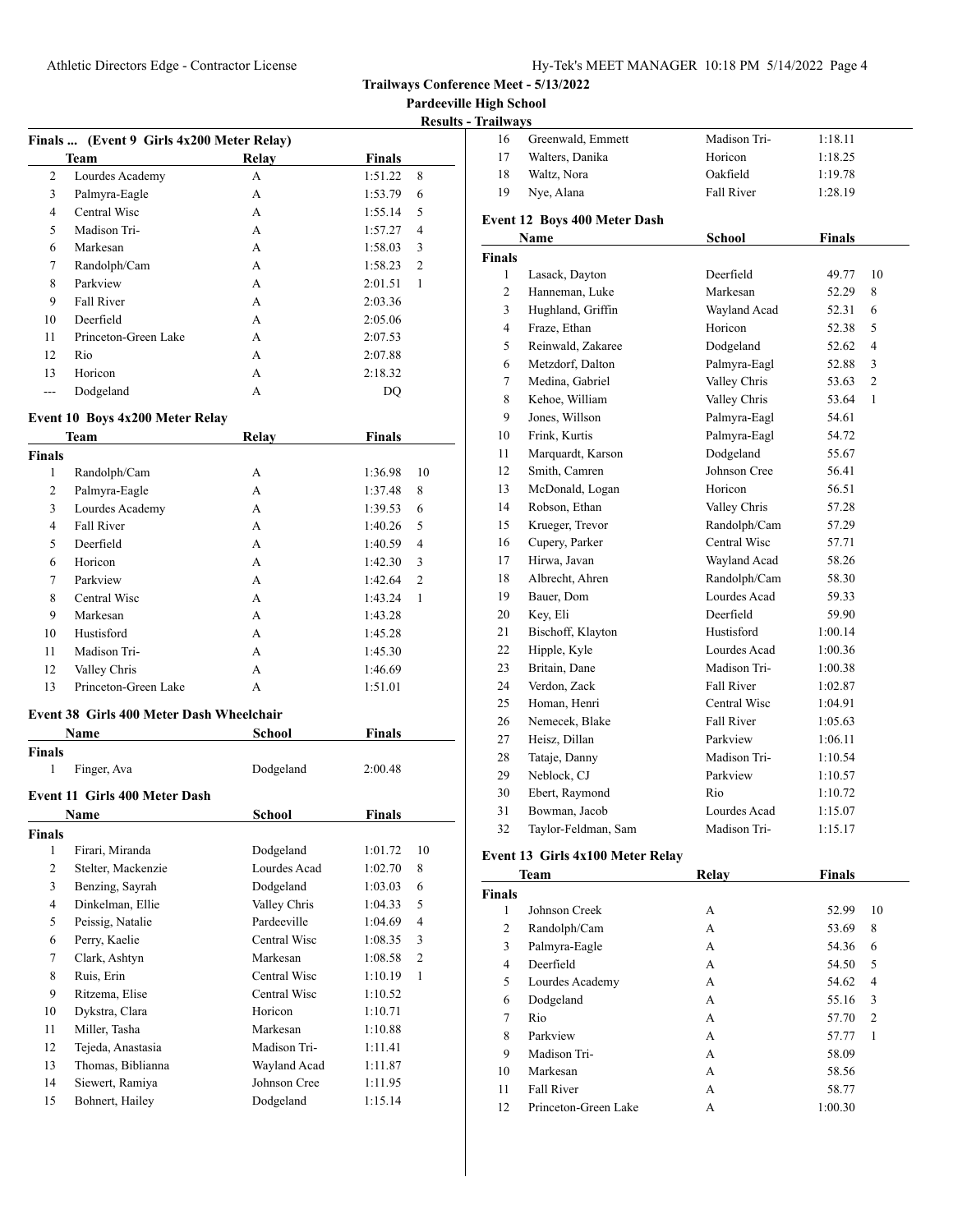**Pardeeville High School**

| <b>Results - Trailways</b> |
|----------------------------|
|                            |

|               | Finals  (Event 13 Girls 4x100 Meter Relay) |              |               |              |
|---------------|--------------------------------------------|--------------|---------------|--------------|
|               | Team                                       | Relay        | <b>Finals</b> |              |
| 13            | Pardeeville                                | А            | 1:01.37       |              |
| 14            | Horicon                                    | A            | 1:04.86       |              |
|               |                                            |              |               |              |
|               | Event 14 Boys 4x100 Meter Relay            |              |               |              |
|               | Team                                       | Relay        | <b>Finals</b> |              |
| <b>Finals</b> |                                            |              |               |              |
| $\mathbf{1}$  | Randolph/Cam                               | А            | 45.61         | 10           |
| 2             | Markesan                                   | A            | 46.89         | 8            |
| 3             | Pardeeville                                | A            | 47.03         | 6            |
| 4             | Palmyra-Eagle                              | A            | 47.32         | 5            |
| 5             | <b>Fall River</b>                          | А            | 48.37         | 4            |
| 6             | Madison Tri-                               | A            | 49.06         | 3            |
| 7             | Parkview                                   | A            | 49.36         | 2            |
| 8             | Deerfield                                  | A            | 49.38         | 1            |
| 9             | Horicon                                    | A            | 50.40         |              |
| 10            | Central Wisc                               | A            | 50.61         |              |
| 11            | Oakfield                                   | A            | 50.97         |              |
| 12            | Princeton-Green Lake                       | A            | 52.12         |              |
| 13            | Valley Chris                               | A            | 53.48         |              |
| 14            | Lourdes Academy                            | А            | 54.34         |              |
|               |                                            |              |               |              |
|               | <b>Event 15 Girls 300 Meter Hurdles</b>    |              |               |              |
|               | Name                                       | School       | <b>Finals</b> |              |
| <b>Finals</b> |                                            |              |               |              |
| $\mathbf{1}$  | Patterson, Adriell                         | Johnson Cree | 49.99         | 10           |
| 2             | Konop, Natasha                             | Lourdes Acad | 52.01         | 8            |
| 3             | Braaksma, Emma                             | Randolph/Cam | 52.86         | 6            |
| 4             | Manthey, Savannah                          | Pardeeville  | 53.25         | 5            |
| 5             | Salzman, Jordan                            | Fall River   | 53.97         | 4            |
| 6             | Stone, Maiya                               | Rio          | 54.24         | 3            |
| 7             | Huber, Melissa                             | Dodgeland    | 55.09         | 2            |
| 8             | Clark, Lauryn                              | Markesan     | 55.30         | $\mathbf{1}$ |
| 9             | Bartol, Gracey                             | Princeton-Gr | 55.80         |              |
| 10            | Yanez, Abigail                             | Madison Tri- | 56.59         |              |
| 11            | Schultz, Alexis                            | Dodgeland    | 56.88         |              |
| 12            | Ewert, Kelsey                              | Hustisford   | 57.07         |              |
| 13            | Ament, Brianna                             | Deerfield    | 57.13         |              |
| 14            | Kennedy, Riley                             | Randolph/Cam | 58.52         |              |
| 15            | Ische, Payge                               | Johnson Cree | 58.57         |              |
| 16            | Dietzenbach, Hannah                        | Fall River   | 58.68         |              |
| 17            | Braaksma, Isabella                         | Randolph/Cam | 59.82         |              |
| 18            | Grosvold, Abby                             | Deerfield    | 59.88         |              |
| 19            | Staveness, Kayla                           | Rio          | 1:01.28       |              |
| 20            | Dykstra, Clara                             | Horicon      | 1:02.95       |              |
| 21            | Bornick, Elizabeth                         | Princeton-Gr | 1:03.68       |              |
| 22            | Schaefer, Mallory                          | Oakfield     | 1:04.01       |              |
| 23            | Woessner, Haley                            | Palmyra-Eagl | 1:13.92       |              |
|               |                                            |              |               |              |
|               | <b>Event 16 Boys 300 Meter Hurdles</b>     |              |               |              |
|               | Name                                       | School       | <b>Finals</b> |              |
| <b>Finals</b> |                                            |              |               |              |
| 1             | Lasack, Dayton                             | Deerfield    | 40.96         | 10           |
| 2             | Sell, Bret                                 | Princeton-Gr | 42.66         | 8            |
| 3             | O'Donnell, Ryan                            | Randolph/Cam | 45.63         | 6            |
|               |                                            |              |               |              |

| ailwavs |                   |              |       |                |
|---------|-------------------|--------------|-------|----------------|
| 4       | Johnson, Wyatt    | Horicon      | 46.63 | 5              |
| 5       | Volbright, Jaiden | Oakfield     | 46.95 | 4              |
| 6       | Bischoff, Klayton | Hustisford   | 47.01 | 3              |
| 7       | Farr, Evan        | Markesan     | 47.71 | $\overline{c}$ |
| 8       | Carlson, Chris    | Palmyra-Eagl | 48.33 | 1              |
| 9       | Agen, Dylan       | Palmyra-Eagl | 50.06 |                |
| 10      | Dykstra, Graham   | Horicon      | 50.72 |                |
| 11      | Vorass, Tanner    | Valley Chris | 50.78 |                |
| 12      | Perez, Isaac      | Palmyra-Eagl | 50.79 |                |
| 13      | Wetzel, Ben       | Deerfield    | 51.43 |                |
| 14      | Guse, Jesse       | Central Wisc | 53.10 |                |
| 15      | Wiersma, Levi     | Randolph/Cam | 53.78 |                |
| 16      | Moledo, Thomas    | Madison Tri- | 54.03 |                |
|         |                   |              |       |                |

### **Event 17 Girls 800 Meter Run**

|                | Name               | <b>School</b> | <b>Finals</b> |                |
|----------------|--------------------|---------------|---------------|----------------|
| <b>Finals</b>  |                    |               |               |                |
| 1              | Hallick, Hannah    | Madison Tri-  | 2:22.79       | 10             |
| $\overline{c}$ | Raasch, Ava        | Dodgeland     | 2:23.84       | 8              |
| 3              | Moore, Erin        | Lourdes Acad  | 2:30.30       | 6              |
| 4              | Kohn, Mallory      | Dodgeland     | 2:32.24       | 5              |
| 5              | Buwalda, Shelby    | Central Wisc  | 2:34.74       | 4              |
| 6              | Patterson, Leah    | Valley Chris  | 2:34.80       | 3              |
| 7              | Guenther, Raelyn   | Pardeeville   | 2:36.01       | $\overline{2}$ |
| 8              | Averkamp, Dasha    | Lourdes Acad  | 2:36.02       | $\mathbf{1}$   |
| 9              | Arenz, Ella        | Deerfield     | 2:40.27       |                |
| 10             | Valley, Paige      | Parkview      | 2:41.77       |                |
| 11             | Buwalda, Tabitha   | Central Wisc  | 2:46.80       |                |
| 12             | Osorio, Sandra     | Dodgeland     | 2:49.00       |                |
| 13             | Lonigro, Kylee     | Deerfield     | 2:49.26       |                |
| 14             | Burke, Molly       | Johnson Cree  | 2:52.13       |                |
| 15             | Thomas, Torie      | Markesan      | 2:53.19       |                |
| 16             | Schonasky, Samarah | Markesan      | 2:57.92       |                |
| 17             | Hanefeld, Elani    | Markesan      | 3:03.28       |                |
| 18             | Waltz, Nora        | Oakfield      | 3:03.96       |                |
| 19             | Walters, Danika    | Horicon       | 3:06.54       |                |
| 20             | Gosh, Kassandra    | Johnson Cree  | 3:06.62       |                |
| 21             | Jacoby, Kaitlyn    | Princeton-Gr  | 3:07.86       |                |
| 22             | Drews, Reagan      | Randolph/Cam  | 3:13.21       |                |
| 23             | Cook, Simone       | Rio           | 3:16.21       |                |
| 24             | Nelson, Ariel      | Hustisford    | 3:23.08       |                |
| 25             | Wiersma, Ashtyn    | Randolph/Cam  | 3:23.74       |                |
| 26             | Freeman, Emma      | Rio           | 3:36.18       |                |

## **Event 18 Boys 800 Meter Run**

|               | Name              | <b>School</b> | Finals  |                |
|---------------|-------------------|---------------|---------|----------------|
| <b>Finals</b> |                   |               |         |                |
| 1             | Hughland, Griffin | Wayland Acad  | 2:04.52 | 10             |
| 2             | Smith, Colin      | Pardeeville   | 2:04.99 | 8              |
| 3             | Kimmel, Martin    | Deerfield     | 2:05.47 | 6              |
| 4             | Arenz, Tobias     | Deerfield     | 2:08.39 | 5              |
| 5             | Draginis, Ryan    | Markesan      | 2:09.24 | $\overline{4}$ |
| 6             | Medina, Jacob     | Valley Chris  | 2:09.86 | 3              |
| 7             | Dreyer, Daniel    | Randolph/Cam  | 2:10.59 | $\overline{2}$ |
| 8             | Medina, Gabriel   | Valley Chris  | 2:10.82 | 1              |
| 9             | Johnson, Wyatt    | Horicon       | 2:11.31 |                |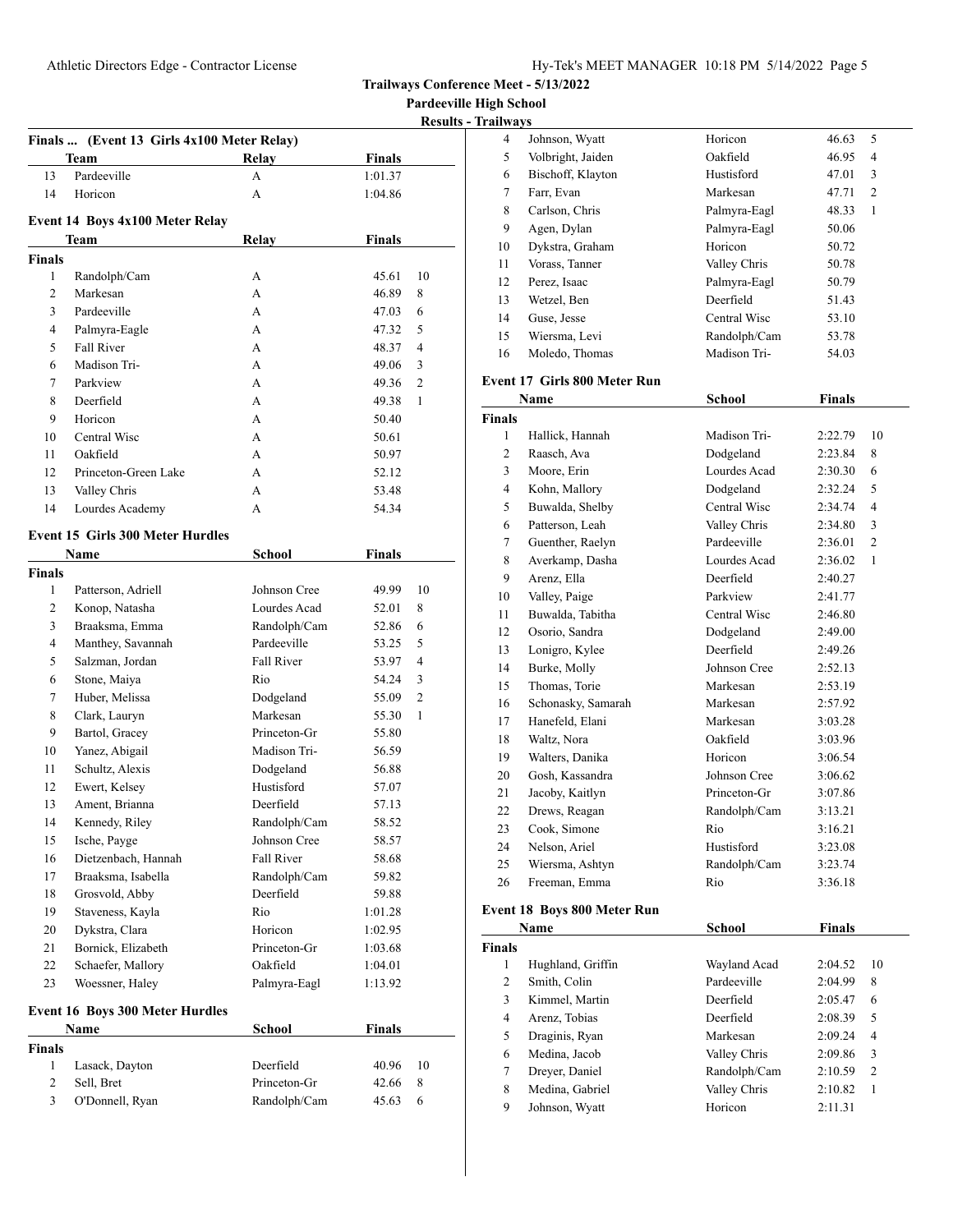**Trailways Conference Meet - 5/13/2022**

**Pardeeville High School Results - Tra** 

|    | Finals  (Event 18 Boys 800 Meter Run) |                   |               |  |
|----|---------------------------------------|-------------------|---------------|--|
|    | <b>Name</b>                           | School            | <b>Finals</b> |  |
| 10 | Lawson, Ayden                         | Palmyra-Eagl      | 2:16.70       |  |
| 11 | Curtis, Cody                          | Deerfield         | 2:17.04       |  |
| 12 | Vander Werff, Jake                    | Central Wisc      | 2:18.31       |  |
| 13 | Mishler, Xavier                       | Palmyra-Eagl      | 2:18.63       |  |
| 14 | Pickart, Colton                       | Dodgeland         | 2:18.92       |  |
| 15 | Wieneke, Nolan                        | Dodgeland         | 2:19.48       |  |
| 16 | Paz, Ariel                            | Oakfield          | 2:20.04       |  |
| 17 | Clark, Garret                         | Princeton-Gr      | 2:21.97       |  |
| 18 | Beavers, Joe                          | Hustisford        | 2:22.42       |  |
| 19 | Fox, Cal                              | Parkview          | 2:22.77       |  |
| 20 | Koon, Jacob                           | Madison Tri-      | 2:24.22       |  |
| 21 | Rucinski, Joshua                      | Lourdes Acad      | 2:27.83       |  |
| 22 | Roetter Gresback, Jasper              | Wayland Acad      | 2:28.32       |  |
| 23 | Homan, Ethan                          | Central Wisc      | 2:28.86       |  |
| 24 | Martinez, Edin                        | Johnson Cree      | 2:32.23       |  |
| 25 | Browning, James                       | Dodgeland         | 2:33.07       |  |
| 26 | Skogman, Tyler                        | Johnson Cree      | 2:34.39       |  |
| 27 | Yanez, Isaac                          | Madison Tri-      | 2:35.47       |  |
| 28 | Bender, Brett                         | Rio               | 2:35.49       |  |
| 29 | Schraufnagel, Kaden                   | Rio               | 2:36.51       |  |
| 30 | Nemecek, Blake                        | <b>Fall River</b> | 2:36.56       |  |
| 31 | Diaz, Alan                            | Parkview          | 2:36.93       |  |
| 32 | Sandberg, Ian                         | Princeton-Gr      | 2:41.04       |  |
| 33 | Trudell, Ben                          | Johnson Cree      | 2:49.18       |  |
| 34 | Neblock, CJ                           | Parkview          | 2:57.14       |  |
| 35 | Yelk. Jacob                           | <b>Fall River</b> | 3:00.55       |  |

### **Event 19 Girls 200 Meter Dash**

|                | Name                                | <b>School</b> | Finals        |                |
|----------------|-------------------------------------|---------------|---------------|----------------|
| Finals         |                                     |               |               |                |
| 1              | Siewert, Steffi                     | Deerfield     | 26.87         | 10             |
| $\overline{c}$ | Duckett, Savannah                   | Randolph/Cam  | 27.05         | 8              |
| 3              | Rue, Brittany                       | Johnson Cree  | 27.45         | 6              |
| 4              | Vander Galien, Leah                 | Randolph/Cam  | 27.93         | 5              |
| 5              | Albert, Isabella                    | Dodgeland     | 28.10         | 4              |
| 6              | Wojtowski, Alaina                   | Valley Chris  | 28.41         | 3              |
| 7              | Hafenstein, Avery                   | Dodgeland     | 28.58         | 2              |
| 8              | Dinkelman, Ellie                    | Valley Chris  | 28.62         | 1              |
|                | <b>Event 20 Boys 200 Meter Dash</b> |               |               |                |
|                | Name                                | School        | <b>Finals</b> |                |
| Finals         |                                     |               |               |                |
| 1              | Holub, Gabe                         | Hustisford    | 23.36         | 10             |
| $\overline{2}$ | Kile, Jacob                         | Randolph/Cam  | 23.67         | 8              |
| 3              | Lopfe, Sebastian                    | Markesan      | 23.75         | 6              |
| $\overline{4}$ | Metzdorf, Dalton                    | Palmyra-Eagl  | 23.86         | 5              |
| 5              | Fraze, Ethan                        | Horicon       | 23.93         | $\overline{4}$ |
| 6              | Jones, Willson                      | Palmyra-Eagl  | 24.40         | 3              |
| 7              | Jones, Owen                         | Randolph/Cam  | 24.70         | 2              |
|                | Event 21 Girls 3200 Meter Run       |               |               |                |
|                | <b>Name</b>                         | School        | <b>Finals</b> |                |
| Finals         |                                     |               |               |                |
| 1              | Whinney, Ella                       | Madison Tri-  | 11:50.08      | 10             |

| ailwavs |                    |              |          |                |  |
|---------|--------------------|--------------|----------|----------------|--|
| 2       | Patterson, Leah    | Valley Chris | 11:58.21 | 8              |  |
| 3       | Moore, Emma        | Princeton-Gr | 13:18.31 | 6              |  |
| 4       | Hildebrandt, Tia   | Hustisford   | 13:53.72 | 5              |  |
| 5       | Bauman, Moriah     | Fall River   | 13:58.24 | 4              |  |
| 6       | Freund, Rebekah    | Valley Chris | 14:04.27 | 3              |  |
| 7       | Pekarske, Kamber   | Randolph/Cam | 14:05.72 | $\overline{c}$ |  |
| 8       | Holtz, Ava         | Dodgeland    | 14:14.04 | 1              |  |
| 9       | Hernandez, Mariana | Markesan     | 14:31.68 |                |  |
| 10      | Hucke, Rylee       | Johnson Cree | 14:36.08 |                |  |
| 11      | Cody, Madelin      | Princeton-Gr | 14:43.39 |                |  |
| 12      | Pautsch, Tempy     | Parkview     | 15:41.44 |                |  |
| 13      | Walker, Lilliana   | Markesan     | 16:31.38 |                |  |
| 14      | Slate, Abby        | Markesan     | 16:34.57 |                |  |
|         |                    |              |          |                |  |

## **Event 22 Boys 3200 Meter Run**

|               | Name               | School            | <b>Finals</b> |                |
|---------------|--------------------|-------------------|---------------|----------------|
| <b>Finals</b> |                    |                   |               |                |
| 1             | Zamorano, Austin   | Horicon           | 10:20.94      | 10             |
| 2             | Benson, Drew       | Wayland Acad      | 10:27.86      | 8              |
| 3             | Becker, Will       | Pardeeville       | 10:30.64      | 6              |
| 4             | Pickart, Logan     | Dodgeland         | 11:00.66      | 5              |
| 5             | Dietzenbach, Josh  | Fall River        | 11:13.12      | 4              |
| 6             | Isaacsen, Blake    | Palmyra-Eagl      | 11:14.63      | 3              |
| 7             | Salzman, Sam       | Fall River        | 11:19.49      | $\overline{2}$ |
| 8             | Hilke, Colton      | Princeton-Gr      | 11:28.81      | 1              |
| 9             | Yelk, Alex         | <b>Fall River</b> | 11:30.14      |                |
| 10            | Diddens, Ethan     | Parkview          | 11:45.94      |                |
| 11            | Regoli, Kaleb      | Deerfield         | 11:58.48      |                |
| 12            | Castillo, Angel    | Markesan          | 12:31.84      |                |
| 13            | Holl, Mason        | Horicon           | 12:42.99      |                |
| 14            | Sanders, Satori    | Wayland Acad      | 12:55.46      |                |
| 15            | Mildebrandt, Brady | Markesan          | 13:43.64      |                |
| 16            | Small, Kingston    | Wayland Acad      | 14:20.07      |                |
| 17            | Vaughn, Carson     | Johnson Cree      | 14:43.61      |                |

### **Event 23 Girls 4x400 Meter Relay**

|                                 | <b>Team</b>     | Relay | <b>Finals</b> |                |
|---------------------------------|-----------------|-------|---------------|----------------|
| <b>Finals</b>                   |                 |       |               |                |
| 1                               | Dodgeland       | A     | 4:18.75       | 10             |
| 2                               | Lourdes Academy | А     | 4:19.32       | 8              |
| 3                               | Central Wisc    | А     | 4:23.21       | 6              |
| 4                               | Pardeeville     | А     | 4:29.12       | 5              |
| 5                               | Palmyra-Eagle   | А     | 4:40.83       | 4              |
| 6                               | Markesan        | A     | 4:46.19       | 3              |
| 7                               | Randolph/Cam    | А     | 4:52.33       | $\overline{2}$ |
| 8                               | Fall River      | A     | 4:54.79       | 1              |
| 9                               | Horicon         | А     | 5:01.30       |                |
| 10                              | Wayland Academy | A     | 5:03.50       |                |
| 11                              | Deerfield       | A     | 5:05.76       |                |
| Event 24 Boys 4x400 Meter Relay |                 |       |               |                |

|               | Team         | Relav | <b>Finals</b>  |  |
|---------------|--------------|-------|----------------|--|
| <b>Finals</b> |              |       |                |  |
| 1             | Valley Chris | А     | $3:36.84$ 10   |  |
| $\mathcal{D}$ | Horicon      | А     | 3:38.83<br>- 8 |  |
| 3             | Pardeeville  |       | 3:39.91<br>-6  |  |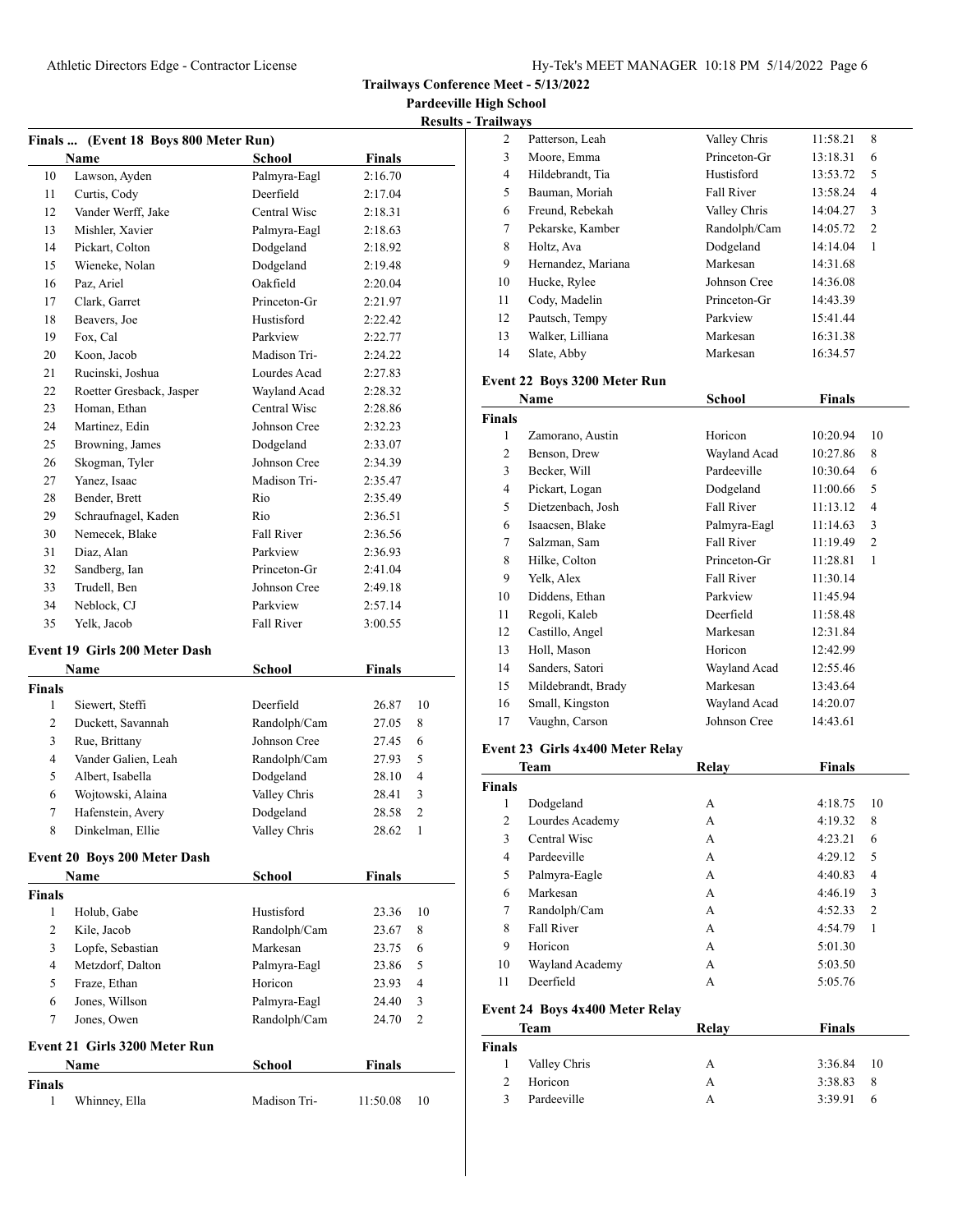**Trailways Conference Meet - 5/13/2022**

**Pardeeville High School Results - Trai** 

|                |                                           |                   |               | Results        |
|----------------|-------------------------------------------|-------------------|---------------|----------------|
|                | Finals  (Event 24 Boys 4x400 Meter Relay) |                   |               |                |
|                | Team                                      | Relay             | <b>Finals</b> |                |
| 4              | Palmyra-Eagle                             | A                 | 3:44.44       | 5              |
| 5              | Deerfield                                 | А                 | 3:45.25       | $\overline{4}$ |
| 6              | Randolph/Cam                              | A                 | 3:47.89       | 3              |
| 7              | Wayland Academy                           | A                 | 3:48.36       | 2              |
| 8              | Markesan                                  | A                 | 3:48.47       | 1              |
| 9              | Central Wisc                              | A                 | 3:49.01       |                |
| 10             | Dodgeland                                 | A                 | 3:50.64       |                |
| 11             | <b>Fall River</b>                         | A                 | 3:55.88       |                |
| 12             | Lourdes Academy                           | A                 | 4:00.50       |                |
|                | Event 25 Girls High Jump                  |                   |               |                |
|                | Name                                      | <b>School</b>     | <b>Finals</b> |                |
| Finals         |                                           |                   |               |                |
| $\mathbf{1}$   | Friese, Mady                              | Central Wisc      | 5-02.00       | 10             |
| 2              | Rue, Brittany                             | Johnson Cree      | J5-00.00      | 8              |
| 3              | Whinney, Ella                             | Madison Tri-      | J5-00.00      | 6              |
| $\overline{4}$ | Loging, Emily                             | Rio               | $J4-10.00$    | 5              |
| 5              | Ritzema, Elise                            | Central Wisc      | J4-10.00      | 4              |
| 6              | Patterson, Dominique                      | Johnson Cree      | J4-10.00      | 3              |
| 7              | Smies, Ada                                | Central Wisc      | J4-10.00      | $\overline{c}$ |
| 8              | Duckett, Savannah                         | Randolph/Cam      | J4-08.00      | 1              |
| 9              | Maass, Aubrey                             | Pardeeville       | J4-08.00      |                |
| 10             | Kjornes, Morgan                           | Dodgeland         | J4-08.00      |                |
| 11             | Salzman, Jordan                           | <b>Fall River</b> | 4-06.00       |                |
| 11             | Clark, Ashtyn                             | Markesan          | 4-06.00       |                |
| 11             | Studinski, Chloe                          | Lourdes Acad      | 4-06.00       |                |
|                | Schaefer, Mallory                         | Oakfield          | NΗ            |                |
|                | Johnson, Maeci                            | Deerfield         | NΗ            |                |
| ---            | Jahnke, Sienna                            | Markesan          | ΝH            |                |
| ---            | Pufahl, Aubry                             | Horicon           | NΗ            |                |
| ---            | Slagter, Megan                            | Lourdes Acad      | ΝH            |                |
| ---            | Wolff, Sophie                             | Horicon           | ΝH            |                |
|                | Gudex, Chloe                              | Oakfield          | NΗ            |                |
| ---            | Bartol, Gracey                            | Princeton-Gr      | ΝH            |                |
| ---            | Grieger, Lauren                           | Randolph/Cam      | ΝH            |                |
| ---            | Smies, Sophia                             | Central Wisc      | NΗ            |                |
| $- - -$        | Guenther, Raelyn                          | Pardeeville       | NΗ            |                |
| ---            | Dykstra, Clara                            | Horicon           | NΗ            |                |
|                | Kane, Bree                                | Lourdes Acad      | NΗ            |                |
|                | Ament, Brianna                            | Deerfield         | NΗ            |                |
|                | Event 26 Boys High Jump                   |                   |               |                |
|                | Name                                      | School            | Finals        |                |
| Finals         |                                           |                   |               |                |
| 1              | Blevins, Clay                             | Fall River        | J6-02.00      | 10             |
| $\overline{c}$ | Flood-Elyafi, Noah                        | Parkview          | J6-02.00      | 8              |
| 3              | Grieger, Samuel                           | Randolph/Cam      | $6 - 00.00$   | 6              |
| 4              | Reinwald, Cayden                          | Horicon           | 5-10.00       | 5              |
| 5              | O'Donnell, Ryan                           | Randolph/Cam      | 5-08.00       | $\overline{4}$ |
| 6              | Gard, Caleb                               | Pardeeville       | J5-06.00      | 3              |
| 7              | Arellano, Rueben                          | Oakfield          | J5-06.00      | 2              |
| $\,8\,$        | Slate, Logan                              | Markesan          | J5-04.00      | $\mathbf{1}$   |
| 9              | Manning, Pierce                           | Deerfield         | J5-04.00      |                |
| 9              | Pickart, Colton                           | Dodgeland         | J5-04.00      |                |
|                |                                           |                   |               |                |

| ıilwavs |                    |              |            |
|---------|--------------------|--------------|------------|
| 9       | Brahm, Noah        | Palmyra-Eagl | $J5-04.00$ |
| 9       | Jones, Owen        | Randolph/Cam | $J5-04.00$ |
| 13      | LaBlanc, Wade      | Horicon      | $J5-04.00$ |
| $---$   | Marsland, Joseph   | Madison Tri- | NH         |
| $---$   | Abegglan, Pierce   | Fall River   | NH         |
|         | Butler, Michael    | Madison Tri- | NH         |
| $---$   | Koon, Jacob        | Madison Tri- | NH         |
| ---     | Moyer, Dalton      | Palmyra-Eagl | NH         |
| $---$   | Weirough, Mike     | Wayland Acad | NH         |
| ---     | Bischoff, Klayton  | Hustisford   | NH         |
| ---     | Meilhan, Alex      | Princeton-Gr | NH         |
|         | Oosterhouse, Jaden | Central Wisc | NH         |
|         | Schmidt, Hayden    | Horicon      | NH         |
|         | Hanneman, Luke     | Markesan     | NH         |
|         |                    |              |            |

## **Event 27 Girls Pole Vault**

|               | Name                | <b>School</b> | <b>Finals</b> |                |
|---------------|---------------------|---------------|---------------|----------------|
| <b>Finals</b> |                     |               |               |                |
| 1             | Firari, Miranda     | Dodgeland     | 11-06.00      | 10             |
| 2             | Benzing, Sayrah     | Dodgeland     | 8-06.00       | 8              |
| 3             | Davis, Kamryn       | Markesan      | J8-00.00      | 6              |
| 4             | Kohn, Mallory       | Dodgeland     | J8-00.00      | 5              |
| 5             | Clark, Meridith     | Princeton-Gr  | 7-06.00       | $\overline{4}$ |
| 6             | Johnson, Maeci      | Deerfield     | $J7-00.00$    | 3              |
| 7             | Stone, Maiya        | Rio           | J7-00.00      | $\overline{2}$ |
| 8             | Pawlisch, Willow    | Fall River    | $J6-00.00$    | 1              |
| 9             | Patterson, Brooklyn | Johnson Cree  | $J6-00.00$    |                |
| ---           | Hartmann, Ashlee    | Johnson Cree  | ΝH            |                |
|               | Salzman, Jordan     | Fall River    | NH            |                |

# **Event 28 Boys Pole Vault**

| School<br>Name |                                 | Finals       |               |                |
|----------------|---------------------------------|--------------|---------------|----------------|
| <b>Finals</b>  |                                 |              |               |                |
| 1              | Kimball, Kaden                  | Princeton-Gr | 12-09.00      | 10             |
| $\overline{c}$ | Reinwald, Zakaree               | Dodgeland    | $11-09.00$    | 8              |
| 3              | Preston, Jackson                | Pardeeville  | J11-00.00     | 6              |
| 4              | Clark, Garret                   | Princeton-Gr | J11-00.00     | 5              |
| 5              | Wetzel, Ben                     | Deerfield    | 10-06.00      | 4              |
| 6              | Mikolainis, Gedmon              | Dodgeland    | J9-06.00      | 3              |
| 7              | Fox, Cal                        | Parkview     | J9-06.00      | $\overline{c}$ |
| 8              | Howard, Parker                  | Deerfield    | $9 - 00.00$   | 1              |
| 9              | Abegglan, Pierce                | Fall River   | J8-06.00      |                |
| 10             | Johnson, Logan                  | Fall River   | J8-06.00      |                |
| 11             | Riener, Dylan                   | Palmyra-Eagl | J8-06.00      |                |
|                | Chau, Khang                     | Johnson Cree | <b>NH</b>     |                |
| ---            | Heisz, Dillan                   | Parkview     | NH            |                |
| ---            | Skogman, Tyler                  | Johnson Cree | NH            |                |
|                | <b>Event 29 Girls Long Jump</b> |              |               |                |
|                | Name                            | School       | <b>Finals</b> |                |
| <b>Finals</b>  |                                 |              |               |                |
| 1              | Siewert, Steffi                 | Deerfield    | $16-02.00$    | 10             |
| 2              | Buwalda, Tabitha                | Central Wisc | 16-00.00      | 8              |
| 3              | Friese, Mady                    | Central Wisc | 15-11.00      | 6              |
| $\overline{4}$ | Firari, Miranda                 | Dodgeland    | 15-10.00      | 5              |
| 5              | Clark, Lauryn                   | Markesan     | 15-06.00      | $\overline{4}$ |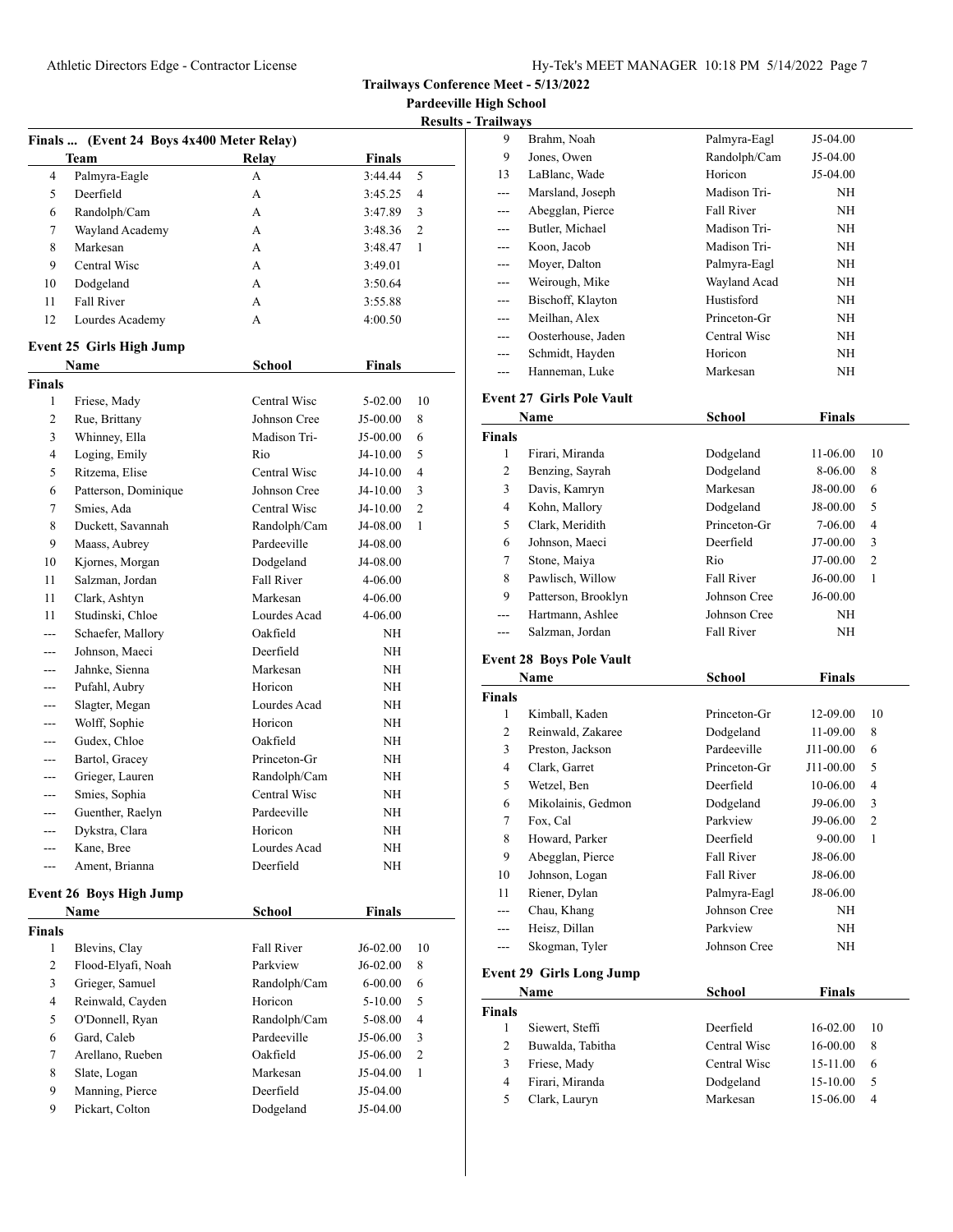**Pardeeville High School**

| <b>Results - Trailways</b> |
|----------------------------|

|         | Finals  (Event 29 Girls Long Jump) |                   |               |                          |
|---------|------------------------------------|-------------------|---------------|--------------------------|
|         | <b>Name</b>                        | <b>School</b>     | Finals        |                          |
| 6       | Kimmel, Maddie                     | Deerfield         | J15-01.00     | 3                        |
| 7       | Patterson, Dominique               | Johnson Cree      | J15-01.00     | $\overline{c}$           |
| 8       | Meyer-Johnson, Elise               | Rio               | J15-00.25     | 1                        |
| 9       | Schaalma, Tara                     | Dodgeland         | J15-00.25     |                          |
| 10      | Hafemeister, Addy                  | Lourdes Acad      | 14-11.25      |                          |
| 11      | Boehmer, Natalie                   | Horicon           | 14-10.00      |                          |
| 12      | Schrandt, Olive                    | Randolph/Cam      | 14-06.75      |                          |
| 13      | Hirscher, Tess                     | Madison Tri-      | 14-02.00      |                          |
| 14      | Siewert, Denalyn                   | Johnson Cree      | 14-01.50      |                          |
| 15      | Gove, Ava                          | Randolph/Cam      | 14-00.00      |                          |
| 16      | Slings, Avery                      | Central Wisc      | 13-10.00      |                          |
| 17      | Stone, Maiya                       | Rio               | 13-09.75      |                          |
| 18      | Schaefer, Mallory                  | Oakfield          | 13-08.00      |                          |
| 19      | Nashold, Julia                     | <b>Fall River</b> | J13-04.50     |                          |
| 20      | Triggs, Katie                      | Markesan          | J13-04.50     |                          |
| 21      | Pawlisch, Willow                   | <b>Fall River</b> | 13-03.50      |                          |
| 22      | Siewert, Ramiya                    | Johnson Cree      | 13-03.00      |                          |
| 23      | Dietzenbach, Hannah                | <b>Fall River</b> | 13-01.00      |                          |
| 24      | Soblewski, Hannah                  | Horicon           | 12-11.75      |                          |
| 25      | Gudex, Chloe                       | Oakfield          | 12-11.00      |                          |
| 26      | Schuett, Alanna                    | Wayland Acad      | 12-10.00      |                          |
| 27      | Wojtowski, Alaina                  | Valley Chris      | J12-09.50     |                          |
| 28      | Buzzell, Kayla                     | Pardeeville       | J12-09.50     |                          |
| 29      | Fagan, Hailey                      | Rio               | 12-06.00      |                          |
| 30      | Wegner, Tori                       | Princeton-Gr      | J12-05.00     |                          |
| 31      | Bornick, Elizabeth                 | Princeton-Gr      | J12-05.00     |                          |
| 32      | Jachthuber, Adelaide               | Princeton-Gr      | 11-05.75      |                          |
| 33      | Kovac, Bella                       | Parkview          | 10-09.00      |                          |
| 34      | Lynn, Kate                         | Lourdes Acad      | 10-08.50      |                          |
|         |                                    |                   |               |                          |
|         | <b>Event 30 Boys Long Jump</b>     |                   |               |                          |
|         | <b>Name</b>                        | School            | <b>Finals</b> |                          |
| Finals  |                                    |                   |               |                          |
| 1       | Sell, Bret                         | Princeton-Gr      | 20-01.50      | 10                       |
| 2       | Lasack, Dayton                     | Deerfield         | 20-00.00      | 8                        |
| 3       | Howard, Isaac                      | Horicon           | 19-11.00      | 6                        |
| 4       | Seth, Devin                        | Pardeeville       | 19-06.50      | 5                        |
| 5       | Redman, Karson                     | Parkview          | 19-05.50      | $\overline{\mathcal{L}}$ |
| 6       | Hughland, Griffin                  | Wayland Acad      | 18-06.50      | 3                        |
| $\tau$  | Holub, Gabe                        | Hustisford        | 18-06.00      | $\sqrt{2}$               |
| $\,8\,$ | Hollander, Alexander               | Randolph/Cam      | 18-03.50      | $\mathbf{1}$             |
| 9       | Van Abel, Bradley                  | Markesan          | J18-00.00     |                          |
| 10      | Kile, Jacob                        | Randolph/Cam      | J18-00.00     |                          |
| 11      | Price, Ayden                       | <b>Fall River</b> | J18-00.00     |                          |
| 12      | Bushkie, Anthony                   | Horicon           | 17-11.00      |                          |
| 13      | Eku, Eric                          | Rio               | 17-10.50      |                          |
| 14      | Haseleu, Coy                       | Pardeeville       | 17-10.00      |                          |
| 15      | Koon, Jonah                        | Madison Tri-      | 17-03.50      |                          |
| 16      | Yang, Rodney                       | Johnson Cree      | 16-11.75      |                          |
| 17      | Strubbe, Caden                     | Madison Tri-      | 16-10.50      |                          |
| 18      | Johnsrud, Jakob                    | Fall River        | J16-08.00     |                          |
| 19      | Arellano, Rueben                   | Oakfield          | J16-08.00     |                          |
| 20      | Vorass, Tanner                     | Valley Chris      | 16-06.00      |                          |
| 21      | Marsland, Joseph                   | Madison Tri-      | 16-04.00      |                          |

| 22            | Landvatter, Jordan                | Fall River        | J16-03.00     |    |
|---------------|-----------------------------------|-------------------|---------------|----|
| 23            | Marquardt, Karson                 | Dodgeland         | J16-03.00     |    |
| 24            | Clacks, Stanford                  | Rio               | 16-02.50      |    |
| 25            | Slings, Carter                    | Central Wisc      | 16-00.50      |    |
| 26            | Arndt, Nathan                     | Valley Chris      | 15-10.00      |    |
| 27            | Bauer, Dom                        | Lourdes Acad      | 15-09.50      |    |
| 28            | Weirough, Mike                    | Wayland Acad      | 15-08.00      |    |
| 29            | de Ramos, Marc                    | Wayland Acad      | 15-04.50      |    |
| 30            | Dercks, Bennett                   | Oakfield          | 14-08.50      |    |
| 31            | Vogt, Sam                         | Parkview          | 14-04.50      |    |
| 32            | Johnson, Ethan                    | Horicon           | 14-02.50      |    |
| 33            | Jerger, Riley                     | Lourdes Acad      | 13-01.00      |    |
| 34            | Ebert, Raymond                    | Rio               | 10-05.00      |    |
|               | <b>Event 31 Girls Triple Jump</b> |                   |               |    |
|               | Name                              | School            | <b>Finals</b> |    |
| <b>Finals</b> |                                   |                   |               |    |
| 1             | Vander Galien, Leah               | Randolph/Cam      | 31-11.25      | 10 |
| 2             | Buwalda, Shelby                   | Central Wisc      | 31-07.00      | 8  |
| 3             | Schaalma, Tara                    | Dodgeland         | 31-05.75      | 6  |
| 4             | Loging, Emily                     | Rio               | 31-02.00      | 5  |
| 5             | Olin, Jenna                       | Parkview          | 30-09.00      | 4  |
| 6             | Carpenter, Emma                   | Dodgeland         | 30-06.25      | 3  |
| 7             | Moore, Emma                       | Princeton-Gr      | 29-11.50      | 2  |
| 8             | Schaefer, Mallory                 | Oakfield          | 29-06.75      | 1  |
| 9             | Clark, Lauryn                     | Markesan          | 29-04.75      |    |
| 10            | Smies, Ada                        | Central Wisc      | 29-03.00      |    |
| 11            | Siewert, Denalyn                  | Johnson Cree      | 29-01.50      |    |
| 12            | Nashold, Julia                    | <b>Fall River</b> | 29-00.50      |    |
| 13            | Gudex, Chloe                      | Oakfield          | 28-11.00      |    |
| 14            | Wegner, Tori                      | Princeton-Gr      | 28-05.25      |    |
| 15            | Schuett, Alanna                   | Wayland Acad      | 28-01.50      |    |
| 16            | Knueppel, Elizabeth               | Dodgeland         | 27-09.50      |    |
| 17            | Siewert, Ramiya                   | Johnson Cree      | 27-09.25      |    |
| 18            | Koegler, Brooke                   | Fall River        | 26-11.00      |    |
| 19            | Ewert, Kelsey                     | Hustisford        | 26-08.75      |    |
| 20            | Arenz, Ella                       | Deerfield         | 26-08.00      |    |
| 21            | Nemecek, Raegan                   | <b>Fall River</b> | 26-06.50      |    |
| 22            | Haak, Moli                        | Deerfield         | 26-05.25      |    |
| 23            | Grosvold, Abby                    | Deerfield         | 23-03.25      |    |
| 24            | Kovac, Bella                      | Parkview          | 22-01.75      |    |
| 25            | Walters, Bryna                    | Horicon           | 21-05.00      |    |
|               | <b>Event 32 Boys Triple Jump</b>  |                   |               |    |
|               | <b>Name</b>                       | School            | <b>Finals</b> |    |
| Finals        |                                   |                   |               |    |
| $\mathbf{1}$  | Flood-Elyafi, Noah                | Parkview          | 44-01.75      | 10 |
| 2             | Wegner, Carson                    | Princeton-Gr      | 40-01.00      | 8  |
| 3             | Howard, Isaac                     | Horicon           | 39-11.25      | 6  |

 Treinen, Anthony Rio 39-06.50 5 Van Abel, Bradley Markesan 39-00.00 4 Sell, Bret Princeton-Gr 38-07.00 3 Slate, Logan Markesan J38-05.00 2 Katsma, Nicholas Randolph/Cam J38-05.00 1 Volbright, Jaiden Oakfield 38-03.25 Bushkie, Anthony Horicon 37-09.75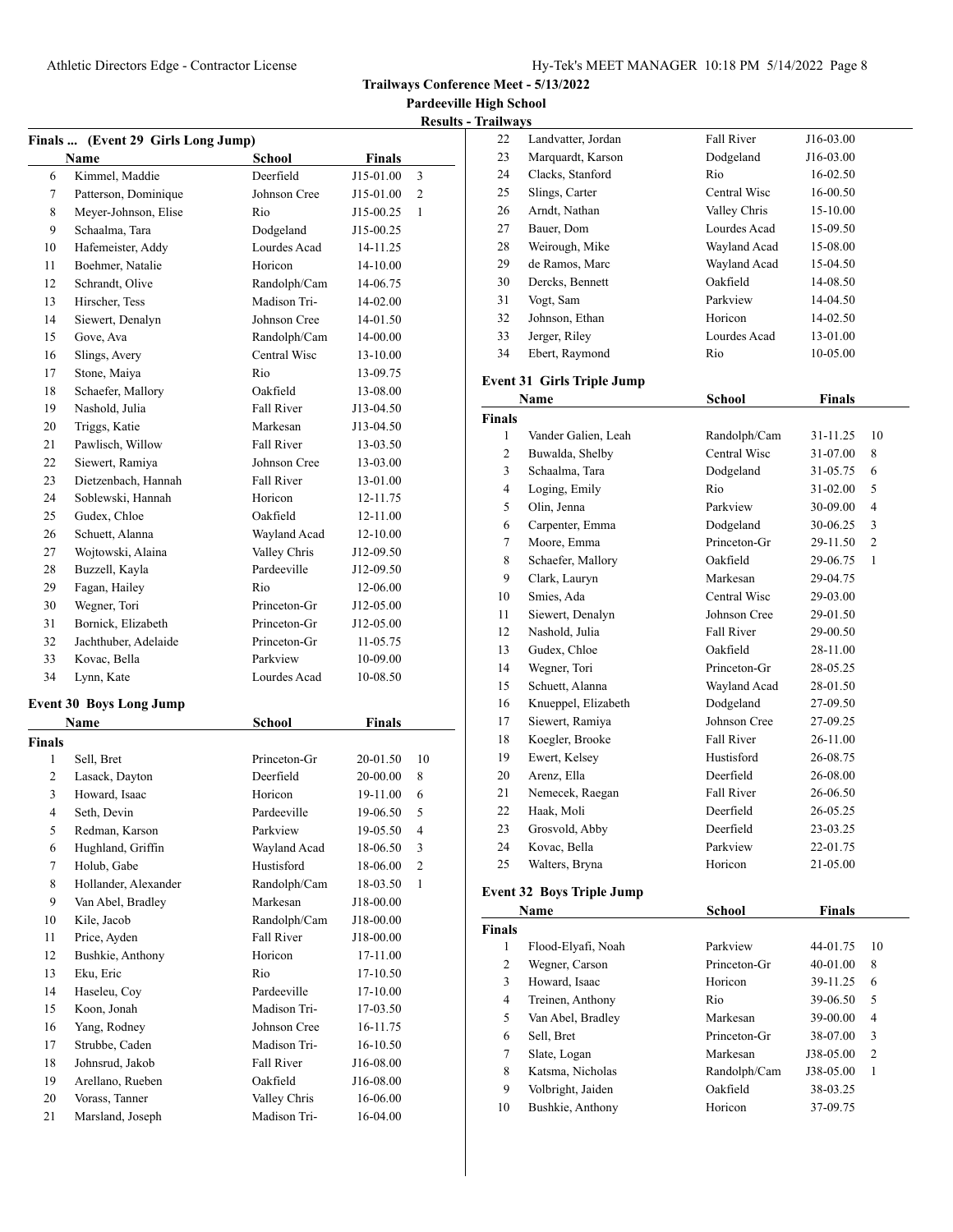**Pardeeville High School**

| <b>Results - Trailways</b> |
|----------------------------|
|                            |

|                | Finals  (Event 32 Boys Triple Jump) |                   |               |                |
|----------------|-------------------------------------|-------------------|---------------|----------------|
|                | Name                                | <b>School</b>     | <b>Finals</b> |                |
| 11             | Kimmel, Kalob                       | Deerfield         | 37-06.50      |                |
| 12             | Vlietstra, Cade                     | Central Wisc      | 37-05.00      |                |
| 13             | Brattlie, Wyatt                     | Deerfield         | 36-10.50      |                |
| 14             | Haseleu, Coy                        | Pardeeville       | 36-08.50      |                |
| 15             | Cupery, Parker                      | Central Wisc      | 36-06.50      |                |
| 16             | Marsland, Joseph                    | Madison Tri-      | 36-06.00      |                |
| 17             | Oosterhouse, Jaden                  | Central Wisc      | 35-10.75      |                |
| 18             | Beaver, Michael                     | <b>Fall River</b> | 35-08.50      |                |
| 19             | Beatty, Logan                       | Randolph/Cam      | 35-07.00      |                |
| 20             | Lebanowski, Logan                   | Palmyra-Eagl      | 34-00.00      |                |
| 21             | Vredeveld, Jack                     | Randolph/Cam      | 33-10.75      |                |
| 22             | Moyer, Dalton                       | Palmyra-Eagl      | 33-09.50      |                |
| 23             | Diaz, Alex                          | Fall River        | 32-04.75      |                |
| 24             | Vogt, Sam                           | Parkview          | 31-06.50      |                |
| 25             | Garner, Sam                         | <b>Fall River</b> | 28-06.75      |                |
| 26             | Jerger, Riley                       | Lourdes Acad      | 27-00.50      |                |
|                |                                     |                   |               |                |
|                | <b>Event 33 Girls Discus Throw</b>  |                   |               |                |
|                | Name                                | <b>School</b>     | <b>Finals</b> |                |
| Finals         |                                     |                   |               |                |
| 1              | Kessenich, Chloe                    | Pardeeville       | 108-03        | 10             |
| 2              | Hass, Camryn                        | Valley Chris      | 103-01        | 8              |
| 3              | Bader, Adrianne                     | Dodgeland         | 101-08        | 6              |
| $\overline{4}$ | Johnsen, Kate                       | Lourdes Acad      | 98-05         | 5              |
| 5              | Mikkelson, Evie                     | Deerfield         | $93-10$       | $\overline{4}$ |
| 6              | Sixel, Ava                          | Johnson Cree      | 91-05         | 3              |
| 7              | Breneman, Abigail                   | Pardeeville       | 89-01         | $\overline{2}$ |
| 8              | Peerenboom, Madison                 | Lourdes Acad      | 88-11         | 1              |
| 9              | Hehr, Kylie                         | Johnson Cree      | 87-06         |                |
| 10             | Mikkelson, Alma                     | Deerfield         | 86-10         |                |
| 11             | Boehmer, Natalie                    | Horicon           | 86-00         |                |
| 12             | Staveness, Kayla                    | Rio               | 84-09         |                |
| 13             | Lyons, Mary                         | Madison Tri-      | 83-05         |                |
| 14             | Jackowski, Zoey                     | Markesan          | 81-00         |                |
| 15             | Guenterberg, Miranda                | Horicon           | 77-06         |                |
| 16             | McCarthy, Sophia                    | Princeton-Gr      | 76-11         |                |
| 17             | McGuinness, Lucia                   | Wayland Acad      | $76-10$       |                |
| 18             | Ruis, Erin                          | Central Wisc      | $71-03$       |                |
| 19             | Cross, Macy                         | Pardeeville       | 69-06         |                |
| 20             | Walker, Jazlyn                      | Markesan          | 69-00         |                |
| 21             | Nelson, Emma                        | Parkview          | 68-10         |                |
| 22             | Wodill, Evelyn                      | Fall River        | 67-08         |                |
| 23             | Buwalda, Jorey                      | Randolph/Cam      | 66-11         |                |
| 24             | Kaja, Ally                          | Lourdes Acad      | 66-07         |                |
| 25             | Doolittle, Anna                     | Fall River        | 65-09         |                |
| 26             | Thomsen, Jordan                     | Horicon           | 64-06         |                |
| 27             | Cook, Simone                        | Rio               | 64-03         |                |
| 28             | Mccullen, Audiana                   | Palmyra-Eagl      | 63-00         |                |
| 28             | Schuett, Alanna                     | Wayland Acad      | 63-00         |                |
| 30             | Potter, Adrianna                    | Randolph/Cam      | 60-09         |                |
| 31             | Smies, Sophia                       | Central Wisc      | 60-00         |                |
| 32             | Salmela-Kalvin, Alayna              | Palmyra-Eagl      | 59-01         |                |
| 33             | Liebenthal, Lydia                   | Fall River        | 56-09         |                |
| 34             | Taylor, Cassidy                     | Palmyra-Eagl      |               |                |
|                |                                     |                   | 56-03         |                |

| 35 | Davis, Molly         | Wayland Acad | 54-11     |  |
|----|----------------------|--------------|-----------|--|
| 36 | Trudell, Grace       | Johnson Cree | 54-02     |  |
| 37 | Burback, Izzy        | Hustisford   | $50-10$   |  |
| 38 | Guenterberg, Amellia | Hustisford   | $49-11$   |  |
| 39 | Humiston, Kayliah    | Valley Chris | $47 - 01$ |  |
| 40 | Bennett, Lilly       | Madison Tri- | $46-09$   |  |
| 41 | Harvey, Joslyn       | Valley Chris | 29-05     |  |
|    |                      |              |           |  |

## **Event 34 Boys Discus Throw**

|               | Name                     | School            | <b>Finals</b> |                |
|---------------|--------------------------|-------------------|---------------|----------------|
| <b>Finals</b> |                          |                   |               |                |
| 1             | Kingston, Manny          | <b>Fall River</b> | 144-04        | 10             |
| 2             | Purvis, Connor           | Wayland Acad      | 114-07        | 8              |
| 3             | Appenfeldt, John         | Dodgeland         | 113-03        | 6              |
| 4             | Crotty, Kelby            | Pardeeville       | 108-06        | 5              |
| 5             | LaRoche, Joseph          | Rio               | 107-07        | $\overline{4}$ |
| 6             | Giannopoulos, Alexandros | Valley Chris      | J106-01       | 3              |
| 7             | Mancheski, Vincent       | Deerfield         | J106-01       | 2              |
| 8             | Sanchez, Erik            | Johnson Cree      | 105-05        | 1              |
| 9             | Van Abel, Bradley        | Markesan          | 105-04        |                |
| 10            | Sey, Josiah              | Madison Tri-      | 103-02        |                |
| 11            | Hansen, Zack             | Deerfield         | 102-09        |                |
| 12            | Quick, Chris             | Oakfield          | 101-05        |                |
| 13            | Fluhr, Shayne            | Horicon           | 99-11         |                |
| 14            | Johnsrud, Jakob          | Fall River        | 99-06         |                |
| 15            | Blanke, Brandon          | Johnson Cree      | 98-09         |                |
| 16            | Weirough, Mike           | Wayland Acad      | 97-09         |                |
| 17            | Kysely, Dylan            | Palmyra-Eagl      | 96-08         |                |
| 18            | Martin, Hudson           | Oakfield          | 96-00         |                |
| 19            | Riener, Dylan            | Palmyra-Eagl      | $95-10$       |                |
| 20            | Hinzman, Logan           | Horicon           | 95-00         |                |
| 21            | Konop, Owen              | Lourdes Acad      | 94-11         |                |
| 22            | Brown, Daniel            | Randolph/Cam      | 92-09         |                |
| 23            | Sliper, Colter           | Hustisford        | $92 - 05$     |                |
| 24            | Jingst, Elijah           | Princeton-Gr      | 91-03         |                |
| 25            | Riggs, Nick              | Princeton-Gr      | 90-07         |                |
| 26            | Vorass, Tanner           | Valley Chris      | 89-01         |                |
| 27            | Davis, Harley            | Valley Chris      | 86-10         |                |
| 28            | Fehrman, Ryan            | Dodgeland         | 85-02         |                |
| 29            | Mbah, Benn               | Central Wisc      | 83-03         |                |
| 30            | Perez, Eric              | Dodgeland         | 81-11         |                |
| 31            | Jones, Bryce             | Deerfield         | 81-09         |                |
| 32            | Gassner, Jacob           | Randolph/Cam      | 80-07         |                |
| 33            | Douglas, Joe             | Parkview          | 78-08         |                |
| 34            | Moore, Ryan              | Johnson Cree      | 78-03         |                |
| 35            | Alvin, Travis            | Randolph/Cam      | 78-01         |                |
| 36            | Wobschall, Logan         | Central Wisc      | 76-09         |                |
| 37            | Koegler, Trevor          | <b>Fall River</b> | 75-11         |                |
| 38            | Fiebig, Nathan           | Parkview          | J75-07        |                |
| 39            | Rechek, Ashton           | Wayland Acad      | J75-07        |                |
| 40            | Ripp, Conor              | Rio               | 73-05         |                |
| 41            | Gunderson, Jake          | Pardeeville       | 71-09         |                |
| 42            | Miller, Nathaniel        | Madison Tri-      | 71-01         |                |
| 43            | Garlock, Zander          | Palmyra-Eagl      | 70-11         |                |
| 44            | Force, Remington         | Lourdes Acad      | 70-06         |                |
| 45            | Volbright, Cole          | Oakfield          | J69-09        |                |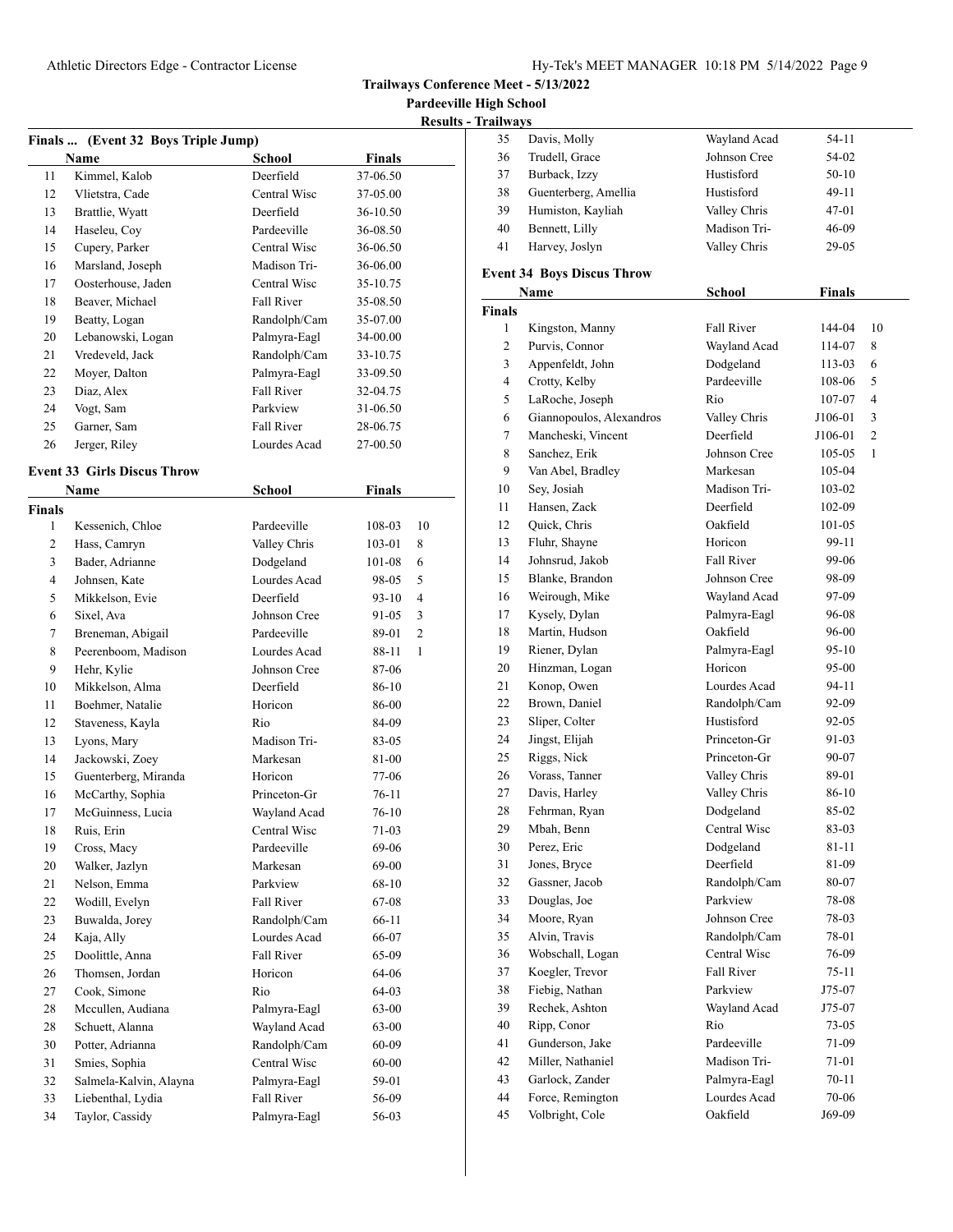Burback, Izzy Hustisford 19-10.00

**Trailways Conference Meet - 5/13/2022**

**Pardeeville High School**

| <b>Results - Trailways</b> |  |
|----------------------------|--|
|----------------------------|--|

|               |                                      |                          |               | <b>Results</b> |
|---------------|--------------------------------------|--------------------------|---------------|----------------|
|               | Finals  (Event 34 Boys Discus Throw) |                          |               |                |
|               | <b>Name</b>                          | <b>School</b>            | <b>Finals</b> |                |
| 46            | McKenzie, Korben                     | Hustisford               | J69-09        |                |
| 47            | Behnke, Anthony                      | Lourdes Acad             | 67-06         |                |
| 48            | Cunzenheim, Lucas                    | Pardeeville              | 62-09         |                |
| 49            | Blahnik, Sam                         | Madison Tri-             | $60 - 10$     |                |
|               | Event 39 Girls Shot Put Wheelchair   |                          |               |                |
|               | <b>Name</b>                          | School                   | <b>Finals</b> |                |
| <b>Finals</b> |                                      |                          |               |                |
| 1             | Finger, Ava                          | Dodgeland                | 11-08.00      |                |
|               | <b>Event 35 Girls Shot Put</b>       |                          |               |                |
|               | Name                                 | School                   | Finals        |                |
| <b>Finals</b> |                                      |                          |               |                |
| 1             | Kessenich, Chloe                     | Pardeeville              | 37-07.50      | 10             |
| 2             | Buwalda, Jorey                       | Randolph/Cam             | 35-04.00      | 8              |
| 3             | Hass, Camryn                         | Valley Chris             | 34-05.50      | 6              |
| 4             | Bader, Adrianne                      | Dodgeland                | 34-03.50      | 5              |
| 5             | Mikkelson, Evie                      | Deerfield                | 31-03.50      | 4              |
| 6             | Lyons, Mary                          | Madison Tri-             | 30-11.00      | 3              |
| 7             | Johnsen, Kate                        | Lourdes Acad             | 30-10.00      | 2              |
| 8             | Breneman, Abigail                    | Pardeeville              | 30-02.50      | 1              |
| 9             | McCarthy, Sophia                     | Princeton-Gr             | 30-00.00      |                |
| 10            | Olin, Jenna                          | Parkview                 | 29-11.00      |                |
| 11            | Rozinski, Ava                        | <b>Fall River</b>        | 29-06.00      |                |
| 12            | Guenterberg, Miranda                 | Horicon                  | 29-03.00      |                |
| 13            | Jackowski, Zoey                      | Markesan                 | 28-06.00      |                |
| 14            | McGuinness, Lucia                    | Wayland Acad             | 27-04.50      |                |
| 15            | Peerenboom, Madison                  | Lourdes Acad             | 27-00.00      |                |
| 16            | Doolittle, Anna                      | Fall River               | J26-10.00     |                |
| 17            | Trahms, Anna                         | Pardeeville              | J26-10.00     |                |
| 18            | Sixel, Ava                           | Johnson Cree             | 26-04.50      |                |
| 19            | Taylor, Cassidy                      | Palmyra-Eagl             | 26-02.00      |                |
| 20            | Johnson, Gabby                       | Wayland Acad             | $J26-00.00$   |                |
| 21            | Birrenkott, Madelyn                  | Dodgeland                | $J26-00.00$   |                |
| 22            | Staveness, Kayla                     | Rio                      | 25-07.00      |                |
| 23            | Frey, Natalie                        | Johnson Cree             | 25-04.00      |                |
| 24            |                                      |                          | 25-02.50      |                |
| 25            | Salmela-Kalvin, Alayna<br>Keinz, Ann | Palmyra-Eagl<br>Parkview | 24-05.00      |                |
| 26            |                                      | Deerfield                |               |                |
|               | Mikkelson, Alma                      |                          | J23-11.00     |                |
| 27            | Hehr, Kylie<br>Wodill, Evelyn        | Johnson Cree             | J23-11.00     |                |
| 28            |                                      | Fall River               | 23-10.00      |                |
| 29            | Thomsen, Jordan                      | Horicon                  | 23-06.00      |                |
| 30            | Humiston, Kayliah                    | Valley Chris             | 23-04.50      |                |
| 31            | Cook, Simone                         | Rio                      | 23-00.00      |                |
| 32            | Walker, Jazlyn                       | Markesan                 | 22-10.50      |                |
| 33            | Harvey, Joslyn                       | Valley Chris             | 22-08.00      |                |
| 34            | Miller, Ziley                        | Horicon                  | 22-03.50      |                |
| 35            | Hernandez-White, Eva                 | Madison Tri-             | 22-02.00      |                |
| 36            | McMahon, Elle                        | Parkview                 | 22-00.50      |                |
| 37            | Guenterberg, Amellia                 | Hustisford               | 21-11.00      |                |
| 38            | Williams, Haley                      | Randolph/Cam             | 21-07.50      |                |
| 39            | Mccullen, Audiana                    | Palmyra-Eagl             | 21-04.50      |                |
| 40            | Tallman, Erin                        | Wayland Acad             | 20-03.50      |                |
| 41            | Kaja, Ally                           | Lourdes Acad             | 20-02.00      |                |

| 43                                     | Bennett, Lilly           | Madison Tri-      | 18-09.00  |              |  |  |
|----------------------------------------|--------------------------|-------------------|-----------|--------------|--|--|
| <b>Event 36 Boys Shot Put</b>          |                          |                   |           |              |  |  |
| <b>School</b><br><b>Finals</b><br>Name |                          |                   |           |              |  |  |
| <b>Finals</b>                          |                          |                   |           |              |  |  |
| 1                                      | Kingston, Manny          | <b>Fall River</b> | 42-10.00  | 10           |  |  |
| $\mathbf{2}$                           | Mancheski, Vincent       | Deerfield         | 42-05.00  | 8            |  |  |
| 3                                      | Giannopoulos, Alexandros | Valley Chris      | 42-01.00  | 6            |  |  |
| 4                                      | Appenfeldt, John         | Dodgeland         | 40-05.00  | 5            |  |  |
| 5                                      | Blanke, Brandon          | Johnson Cree      | 38-10.00  | 4            |  |  |
| 6                                      | Garlock, Zander          | Palmyra-Eagl      | 38-06.00  | 3            |  |  |
| 7                                      | Purvis, Connor           | Wayland Acad      | 38-03.00  | 2            |  |  |
| 8                                      | Brown, Joey              | Palmyra-Eagl      | 37-02.00  | $\mathbf{1}$ |  |  |
| 9                                      | Fiebig, Nathan           | Parkview          | 36-11.00  |              |  |  |
| 10                                     | Fluhr, Shayne            | Horicon           | 36-06.50  |              |  |  |
| 11                                     | Martin, Hudson           | Oakfield          | 36-03.50  |              |  |  |
| 12                                     | Behnke, Brett            | Lourdes Acad      | 36-03.00  |              |  |  |
| 13                                     | Koegler, Trevor          | <b>Fall River</b> | 35-09.00  |              |  |  |
| 14                                     | Crotty, Kelby            | Pardeeville       | 35-08.50  |              |  |  |
| 15                                     | Fehrman, Ryan            | Dodgeland         | 35-05.50  |              |  |  |
| 16                                     | Remington, Collin        | Dodgeland         | 35-03.00  |              |  |  |
| 17                                     | Vogt, Charlie            | Parkview          | 35-00.00  |              |  |  |
| 18                                     | Sey, Josiah              | Madison Tri-      | 34-06.50  |              |  |  |
| 19                                     | Sanchez, Erik            | Johnson Cree      | 34-01.00  |              |  |  |
| 20                                     | Hinzman, Logan           | Horicon           | 33-11.50  |              |  |  |
| 21                                     | DeYoung, Isaac           | Randolph/Cam      | 33-10.00  |              |  |  |
| 22                                     | Hansen, Zack             | Deerfield         | J33-03.50 |              |  |  |
| 23                                     | Riggs, Nick              | Princeton-Gr      | J33-03.50 |              |  |  |
| 24                                     | Gunderson, Jake          | Pardeeville       | 33-00.00  |              |  |  |
| 25                                     | Keene-Gefvert, Connor    | Wayland Acad      | 32-11.00  |              |  |  |
| 26                                     | LaRoche, Joseph          | Rio               | 32-10.50  |              |  |  |
| 27                                     | Cunzenheim, Lucas        | Pardeeville       | 32-03.00  |              |  |  |
| 28                                     | Jingst, Elijah           | Princeton-Gr      | 32-01.50  |              |  |  |
| 29                                     | Behnke, Anthony          | Lourdes Acad      | 31-05.00  |              |  |  |
| 30                                     | Quick, Chris             | Oakfield          | 31-01.50  |              |  |  |
| 31                                     | Mast, Ryan               | Markesan          | 30-11.00  |              |  |  |
| 32                                     | Brown, Daniel            | Randolph/Cam      | 30-10.00  |              |  |  |
| 33                                     | Miller, Nathaniel        | Madison Tri-      | 30-07.00  |              |  |  |
| 34                                     | Jones, Bryce             | Deerfield         | 30-05.00  |              |  |  |
| 35                                     | Peralta, Josue           | Johnson Cree      | 29-07.00  |              |  |  |
| 36                                     | Javier, Andres           | Lourdes Acad      | 29-02.00  |              |  |  |
| 37                                     | Sliper, Colter           | Hustisford        | 28-11.00  |              |  |  |
| 38                                     | McKenzie, Korben         | Hustisford        | 28-09.00  |              |  |  |
| 39                                     | LeClair, Ethan           | Fall River        | 28-05.50  |              |  |  |
| 40                                     | Homan, Henri             | Central Wisc      | 28-00.00  |              |  |  |
| 41                                     | Douglas, Joe             | Parkview          | 27-08.00  |              |  |  |
| 42                                     | Davis, Harley            | Valley Chris      | 27-04.50  |              |  |  |
| 43                                     | Dercks, Bennett          | Oakfield          | 26-11.50  |              |  |  |
| 44                                     | Wobschall, Logan         | Central Wisc      | 26-09.50  |              |  |  |
| 45                                     | Krause, Cade             | Valley Chris      | 25-08.50  |              |  |  |
| 46                                     | Ripp, Conor              | Rio               | 21-04.50  |              |  |  |
|                                        |                          |                   |           |              |  |  |